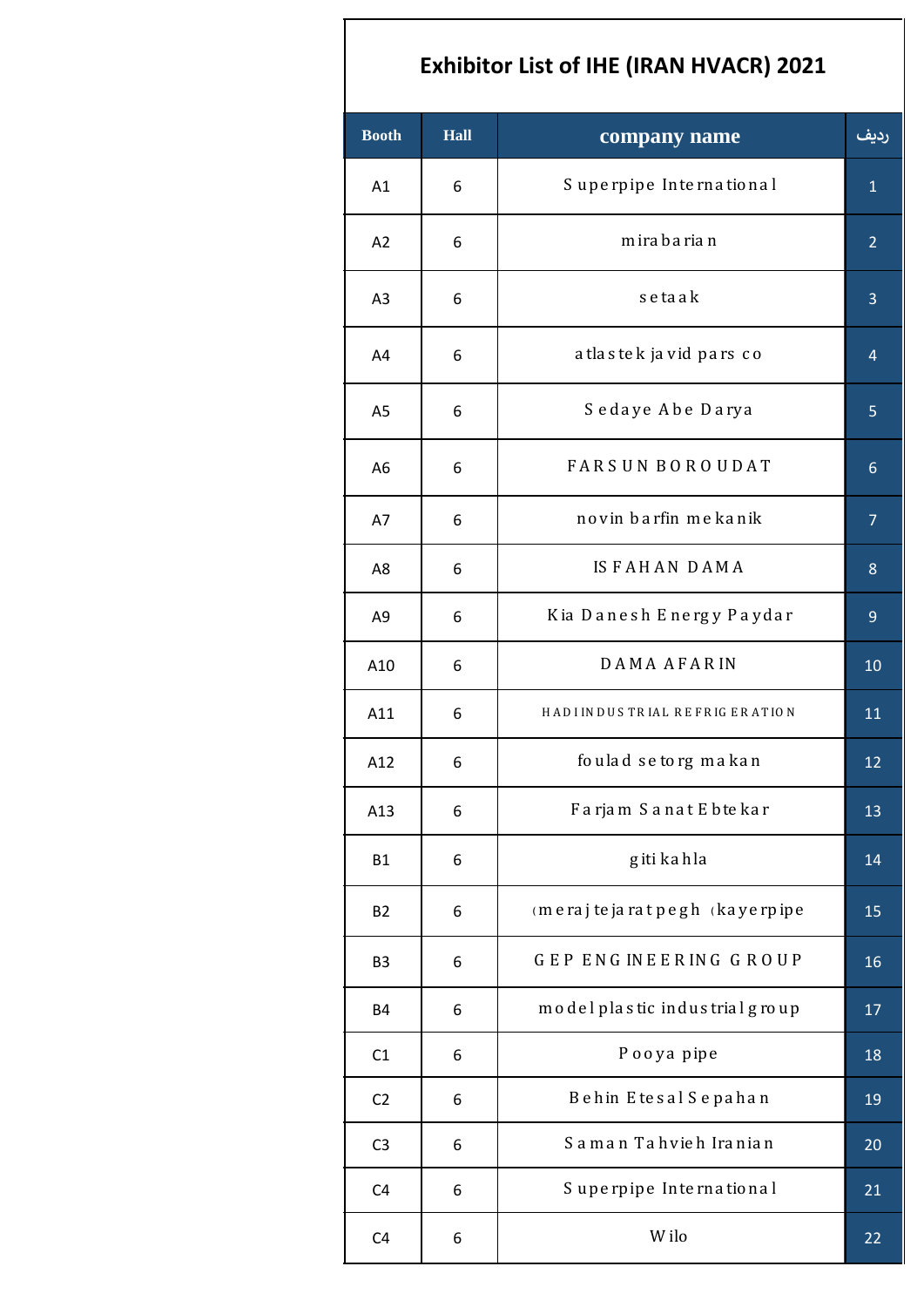| <b>Booth</b>   | Hall<br>company name |                                        | رديف           |
|----------------|----------------------|----------------------------------------|----------------|
| A1             | 6                    | TAHVIEH AZARBAD CO                     | $\mathbf{1}$   |
| A2             | $\overline{7}$       | ka ra te chnic                         | $\overline{2}$ |
| A3             | $\overline{7}$       | Abco                                   | 3              |
| A4             | $\overline{7}$       | Samanehaye Dama Noor Energy<br>Sedna   | $\overline{4}$ |
| A <sub>5</sub> | $\overline{7}$       | <b>BABASANIE INDUSTRIAL</b><br>COMPANY | 5              |
| A <sub>6</sub> | 7                    | imen harigh paydar                     | $6\phantom{1}$ |
| A7             | $\overline{7}$       | A rm in k                              | $\overline{7}$ |
| A8             | $\overline{7}$       | Pars Nasim Sahra                       | 8              |
| A9             | $\overline{7}$       | HeeV Afras Ab                          | 9              |
| A9/1           | $\overline{7}$       | C a re n                               | 10             |
| A10            | $\overline{7}$       | <b>VIRAPHE</b>                         | 11             |
| A11            | $\overline{7}$       | K iz z ira n                           | 12             |
| <b>B1</b>      | $\overline{7}$       | FARAB                                  | 13             |
| <b>B2</b>      | $\overline{7}$       | VOG OMID GOLESTAN                      | 14             |
| B <sub>3</sub> | $\overline{7}$       | Tak Polymer                            | 15             |
| <b>B4</b>      | $\overline{7}$       | azaran industrial group                | 16             |
| C1             | 7                    | ettesalbaspar                          | 17             |
| C1/1           | $\overline{7}$       | Avng Nava                              | 18             |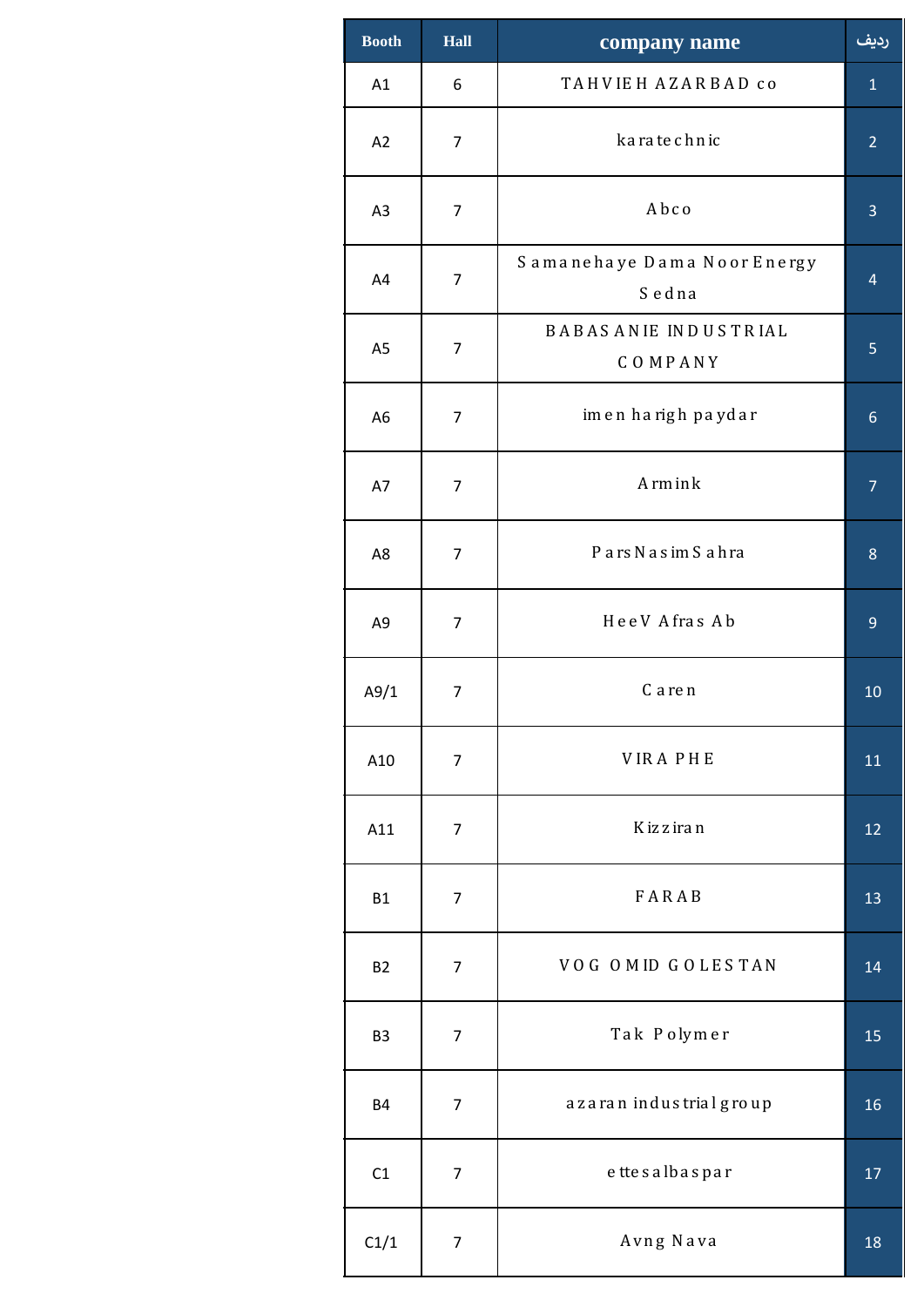| <b>Booth</b>   | <b>Hall</b>    | company name                            | رديف |
|----------------|----------------|-----------------------------------------|------|
| C1/2           | $\overline{7}$ | Azarsam Instrument                      | 19   |
| C1/3           | $\overline{7}$ | Energy Bokhar Asia (AYVAZ)              | 20   |
| C1/3           | $\overline{7}$ | AYVAZ                                   | 21   |
| C1/4           | $\overline{7}$ | payamsakhteman                          | 22   |
| C1/5           | $\overline{7}$ | tahvieh & tasis at magazine             | 23   |
| C <sub>2</sub> | $\overline{7}$ | ESHTEALARAK Engineering<br>Industris Co | 24   |
| C <sub>3</sub> | $\overline{7}$ | vahid indusrial group                   | 25   |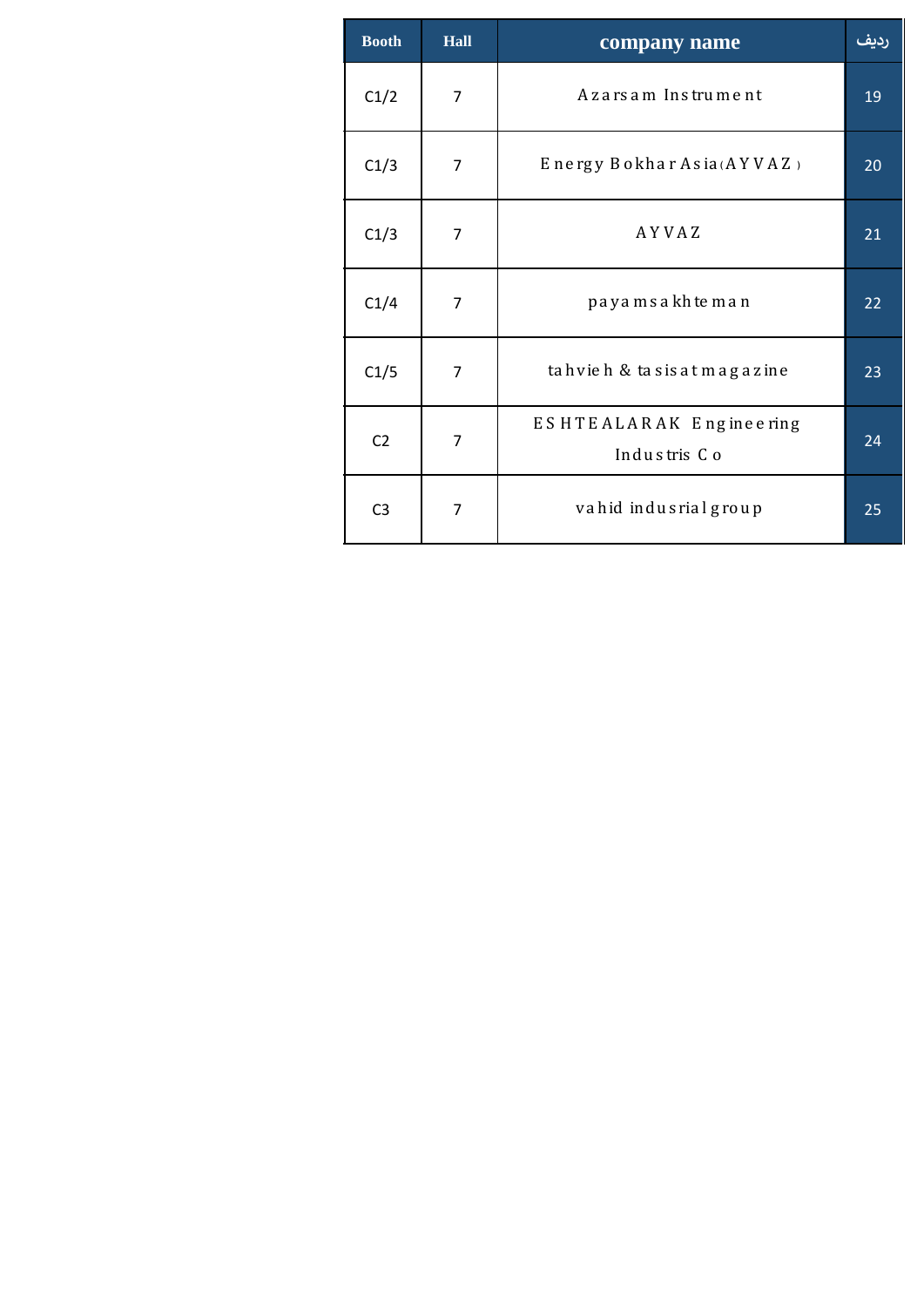| <b>Booth</b>   | <b>Hall</b> | company name                                   | رديف            |
|----------------|-------------|------------------------------------------------|-----------------|
| A1             | $8 - 9$     | boderus                                        | $\mathbf{1}$    |
| A2             | $8 - 9$     | dimaradiator                                   | $\overline{2}$  |
| A3             | $8 - 9$     | karino                                         | $\overline{3}$  |
| A4             | $8 - 9$     | asayesh central vacuum cleaner                 | $\overline{4}$  |
| A <sub>5</sub> | $8 - 9$     | sepahan rolling tube and profile               | 5               |
| A <sub>6</sub> | $8 - 9$     | magco                                          | $6\phantom{1}6$ |
| A6.1           | $8 - 9$     | Abrahe sazan bonyadin co                       | $\overline{7}$  |
| A7             | $8 - 9$     | to rkan partak                                 | 8               |
| A8             | $8 - 9$     | Kimia radiator                                 | 9               |
| A <sub>9</sub> | $8 - 9$     | Hamrah Damasazan Eurasia -ZIG G<br><b>PLUS</b> | 10              |
| A10            | $8 - 9$     | <b>BaniBastPars</b>                            | 11              |
| A11            | $8 - 9$     | Eshtealazar                                    | 12              |
| <b>B1</b>      | $8 - 9$     | MEHREGANJOINT                                  | 13              |
| <b>B2</b>      | $8 - 9$     | Sadid payam pasargad                           | 14              |
| B <sub>3</sub> | $8 - 9$     | <b>DAVIN TAHVIEH</b>                           | 15              |
| <b>B4</b>      | $8 - 9$     | Sepanta Palaye Pars                            | 16              |
| <b>B5</b>      | $8 - 9$     | Don Ertebatgooya                               | 17              |
| <b>B6</b>      | $8 - 9$     | sabatam sanat                                  | 18              |
| <b>B7</b>      | $8 - 9$     | Ghateh Sazan Shokat                            | 19              |
| B8             | $8-9$       | damakar                                        | 20              |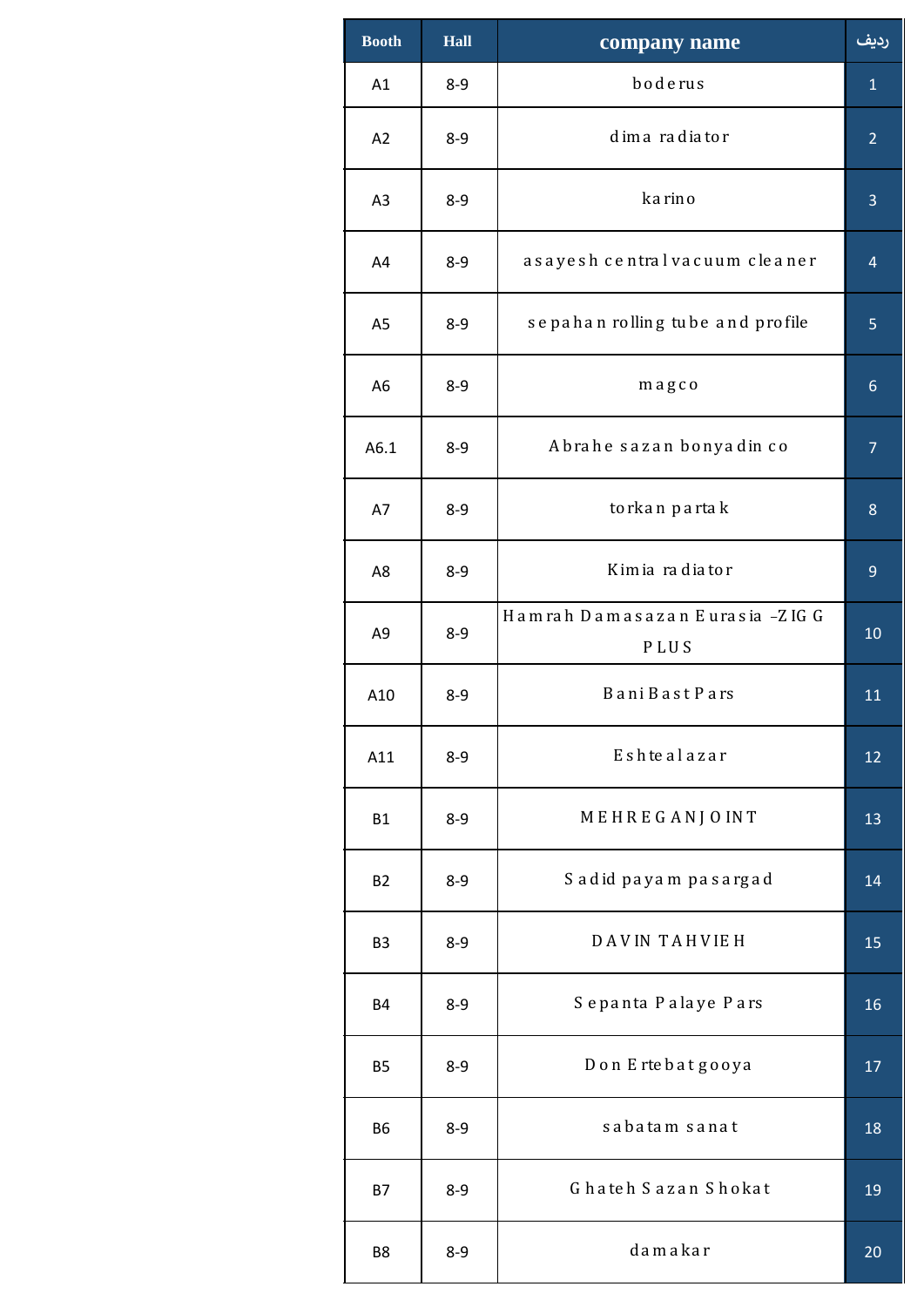| <b>Booth</b>   | <b>Hall</b> | company name                                  | رديف |
|----------------|-------------|-----------------------------------------------|------|
| B <sub>9</sub> | $8 - 9$     | ARIA SANATZOBEIDIASIA                         | 21   |
| <b>B10</b>     | $8 - 9$     | Sagheb Process Engineering &<br>C onstruction | 22   |
| <b>B11</b>     | $8 - 9$     | iran jahesh                                   | 23   |
| <b>B12</b>     | $8 - 9$     | pakab farayand novin                          | 24   |
| C1             | $8 - 9$     | Pakab Faraz Sanat Hezare                      | 25   |
| C <sub>2</sub> | $8 - 9$     | (VOGIRAN(BIHAMTA                              | 26   |
| C <sub>3</sub> | $8 - 9$     | daboosanat                                    | 27   |
| C <sub>4</sub> | $8 - 9$     | <b>GARMAGOSTAR</b>                            | 28   |
| C <sub>5</sub> | $8 - 9$     | sholeh khiz Azar                              | 29   |
| C <sub>6</sub> | $8 - 9$     | barre li & warm haus                          | 30   |
| C <sub>6</sub> | $8 - 9$     | warmhaus                                      | 31   |
| C7             | $8 - 9$     | Atrin Garmaye Novin Nikan                     | 32   |
| C8             | $8 - 9$     | vinoplastic                                   | 33   |
| C <sub>9</sub> | $8 - 9$     | rakhshaenerzhiamin                            | 34   |
| D <sub>1</sub> | $8 - 9$     | Tash Radiator                                 | 35   |
| D <sub>2</sub> | $8 - 9$     | kamous                                        | 36   |
| D <sub>3</sub> | $8 - 9$     | Hamgamtabanasia                               | 37   |
| D <sub>4</sub> | $8 - 9$     | palmo                                         | 38   |
| D <sub>5</sub> | $8-9$       | PYACO                                         | 39   |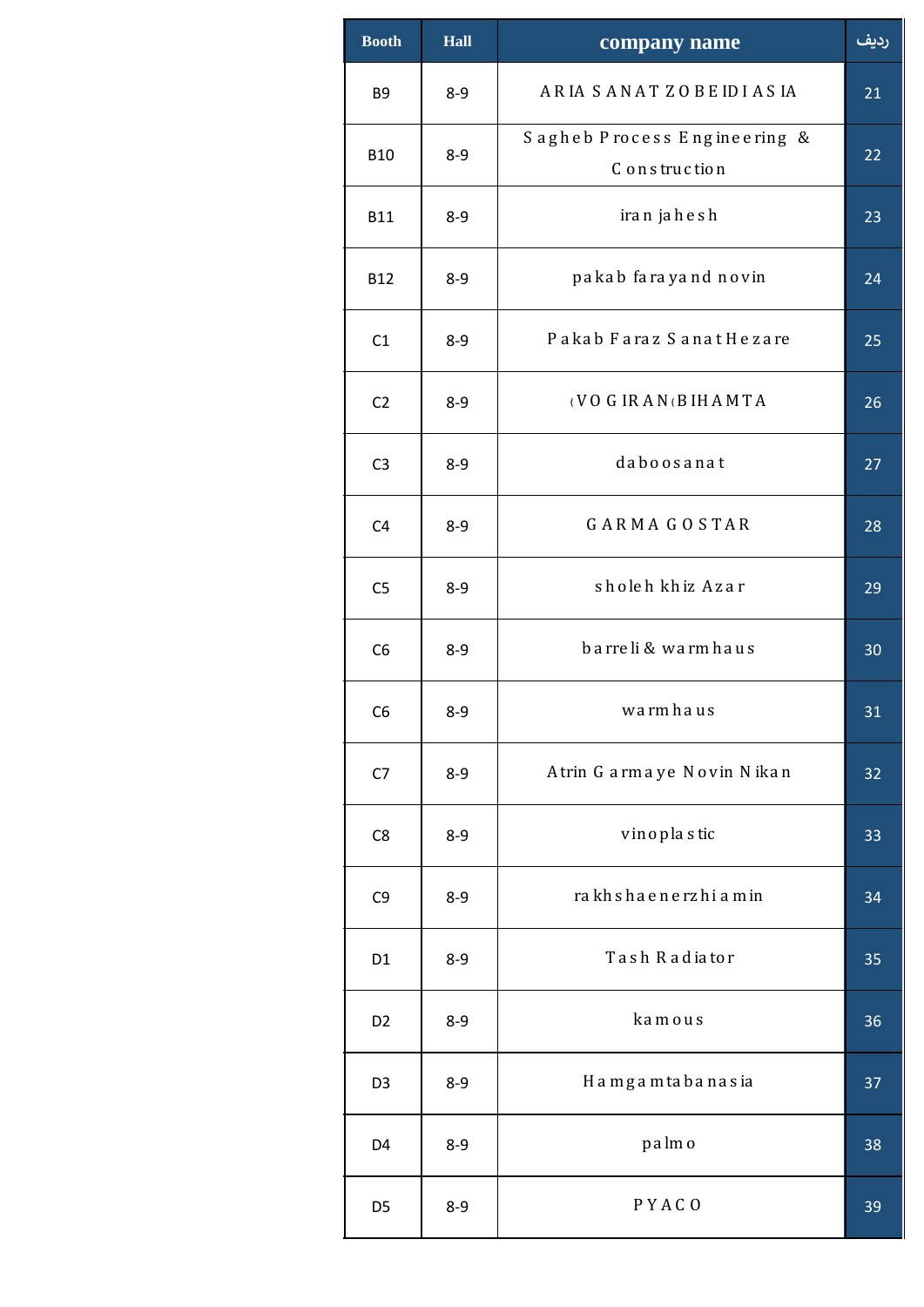| <b>Booth</b> | <b>Hall</b> | company name             | الملقة |
|--------------|-------------|--------------------------|--------|
| D6           | $8 - 9$     | iran novin industriales  | 40     |
| D7           | $8 - 9$     | Fluid Control Trading Co | 41     |
| D8           | $8 - 9$     | ENERGY                   | 42     |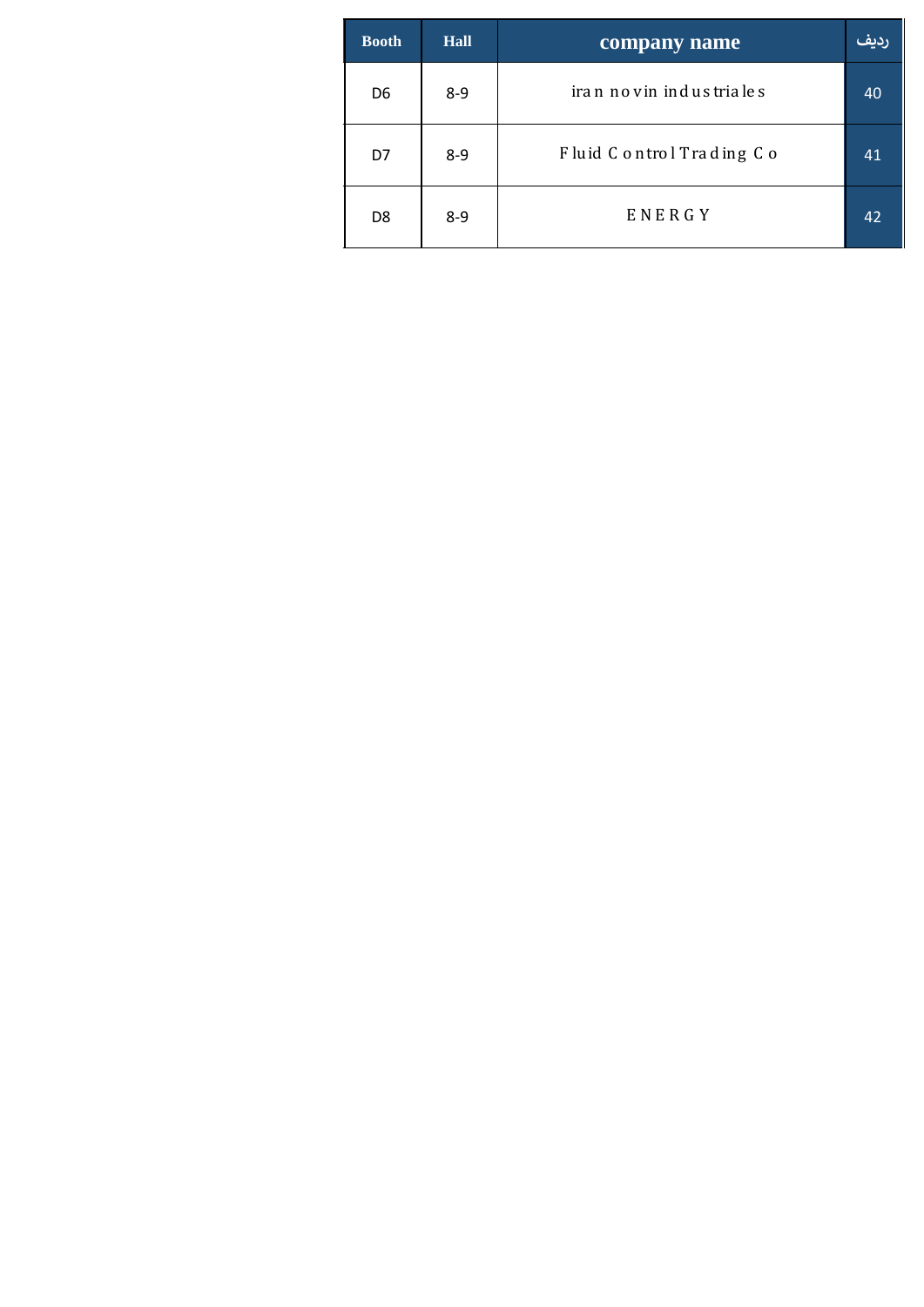| <b>Booth</b>   | <b>Hall</b> | company name                                      | رديف           |
|----------------|-------------|---------------------------------------------------|----------------|
| A1             | 31A         | Linkran Industrial Group                          | $\mathbf{1}$   |
| A2             | 31A         | Najmi Copper collection                           | $\overline{2}$ |
| A <sub>3</sub> | 31A         | kmbsgroup                                         | 3              |
| A4             | 31A         | NOAVARAN WIS ESTA                                 | $\overline{4}$ |
| A <sub>5</sub> | 31A         | te ymoori Technical Engineering<br>In s titu tion | 5              |
| A <sub>6</sub> | 31A         | sanatiamc                                         | 6              |
| A7             | 31A         | central vacuum cleaner                            | $\overline{7}$ |
| A8             | 31A         | ELECTRO MOTO TECh                                 | 8              |
| A <sub>9</sub> | 31A         | Mehr Sanat Diar Noon                              | 9              |
| A10            | 31A         | n.c behin entekhab vira                           | 10             |
| A11            | 31A         | Pargas Altin Tejarat                              | 11             |
| A11            | 31A         | Iglo o                                            | 12             |
| A11            | 31A         | $0$ la $b$                                        | 13             |
| A11            | 31A         | Frigo point                                       | 14             |
| A11            | 31A         | Fresco                                            | 15             |
| <b>B1</b>      | 31A         | Sanat Yaran Company                               | 16             |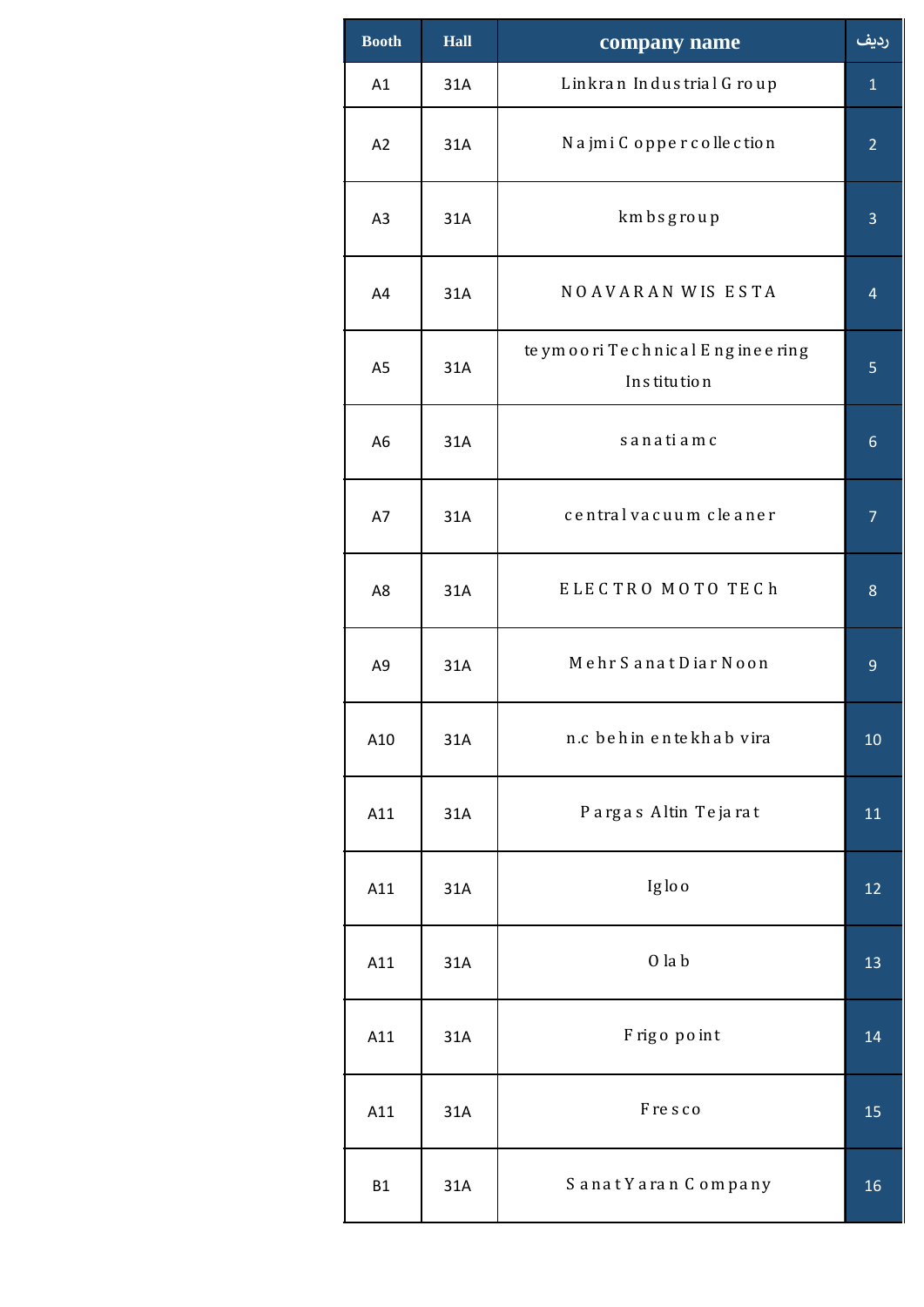| <b>Booth</b>   | <b>Hall</b> | company name                                      | رديف |
|----------------|-------------|---------------------------------------------------|------|
| <b>B2</b>      | 31A         | Modiran Sanat Karamad                             | 17   |
| B2/1           | 31A         | Naghsh Jahan Technical and<br>Engineering Company | 18   |
| B <sub>3</sub> | 31A         | tabrid sazan damaye asayesh                       | 19   |
| C1             | 31A         | Ideal Kouhbor manufacturing &<br>commercial group | 20   |
| C <sub>2</sub> | 31A         | (Middle East Chemic Alloy Co<br>(MECACO)          | 21   |
| C <sub>3</sub> | 31A         | shahid bahonar copper industries                  | 22   |
| D <sub>1</sub> | 31A         | LEO NAFIS PARS                                    | 23   |
| D <sub>2</sub> | 31A         | TAHVIEH BIS OTUN PARSIAN                          | 24   |
| D <sub>3</sub> | 31A         | Iran Industrial Vibration Co                      | 25   |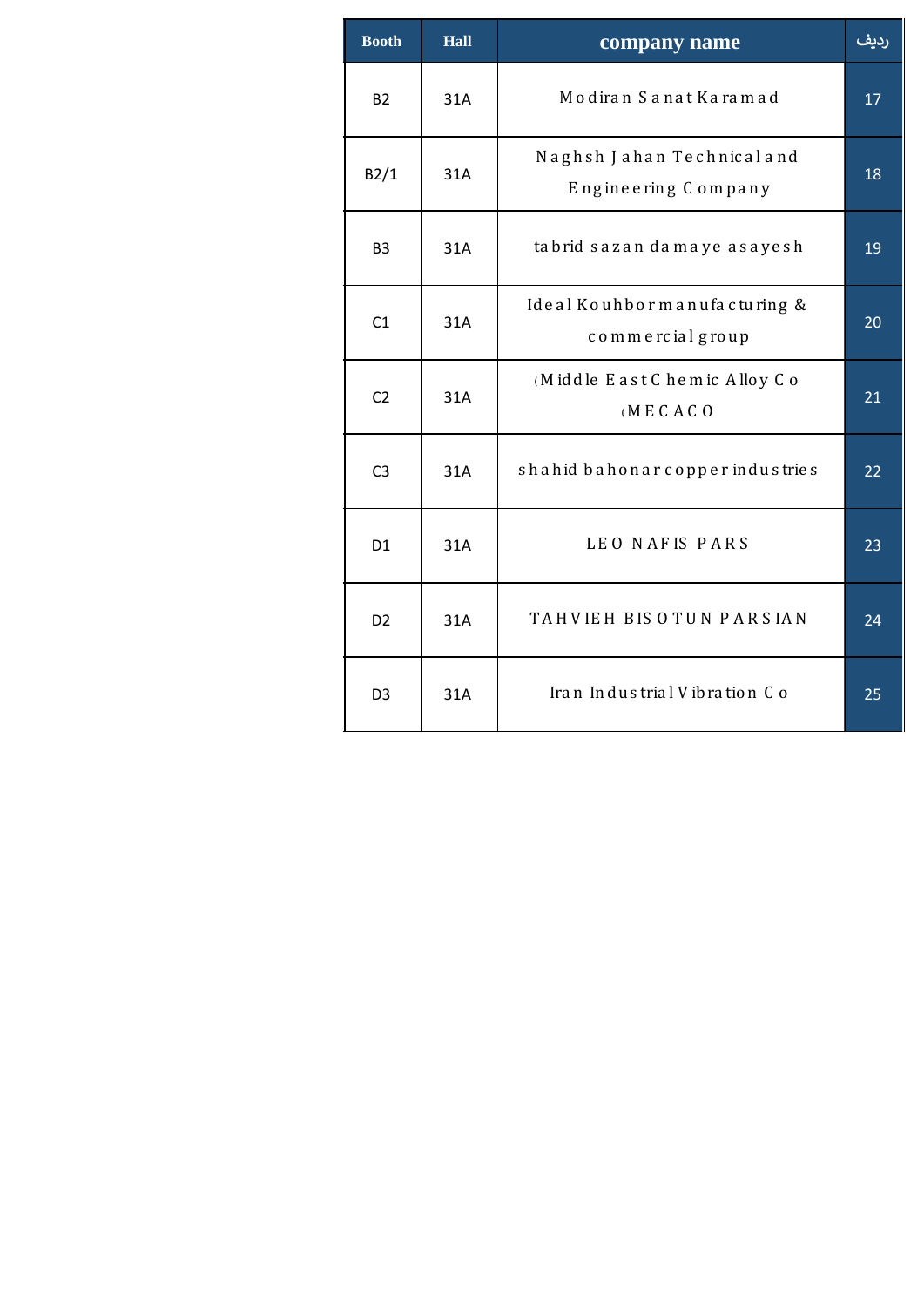| <b>Booth</b>   | Hall | company name                           | رديف           |
|----------------|------|----------------------------------------|----------------|
| A1             | 31B  | Arya Baron                             | $\mathbf{1}$   |
| A2             | 31B  | TOHID INDUSTRIAL GROUP                 | $\overline{2}$ |
| A <sub>3</sub> | 31B  | mohit sanat pasargad                   | 3              |
| A4             | 31B  | <b>COOLSUMMER</b>                      | $\overline{4}$ |
| A <sub>5</sub> | 31B  | a rka ta jh iz installation industries | 5              |
| A <sub>6</sub> | 31B  | daneshbonyan farayand<br>arqampardaz   | 6              |
| A7             | 31B  | Gashtavar Fonoon Mehr                  | 7              |
| A8             | 31B  | <b>BEHRADIN ENERGY</b>                 | 8              |
| A9             | 31B  | Ideh No Bonyan ASAC                    | 9              |
| A10            | 31B  | sanamobadeltosepars                    | 10             |
| A11            | 31B  | ka riz a b                             | 11             |
| A12            | 31B  | Farayand Sazan Mahab Co                | 12             |
| A13            | 31B  | c lin tve ne ta                        | 13             |
| A14            | 31B  | TAHA GHALEB TOOS                       | 14             |
| A15            | 31B  | Vista Mehr Sepahan                     | 15             |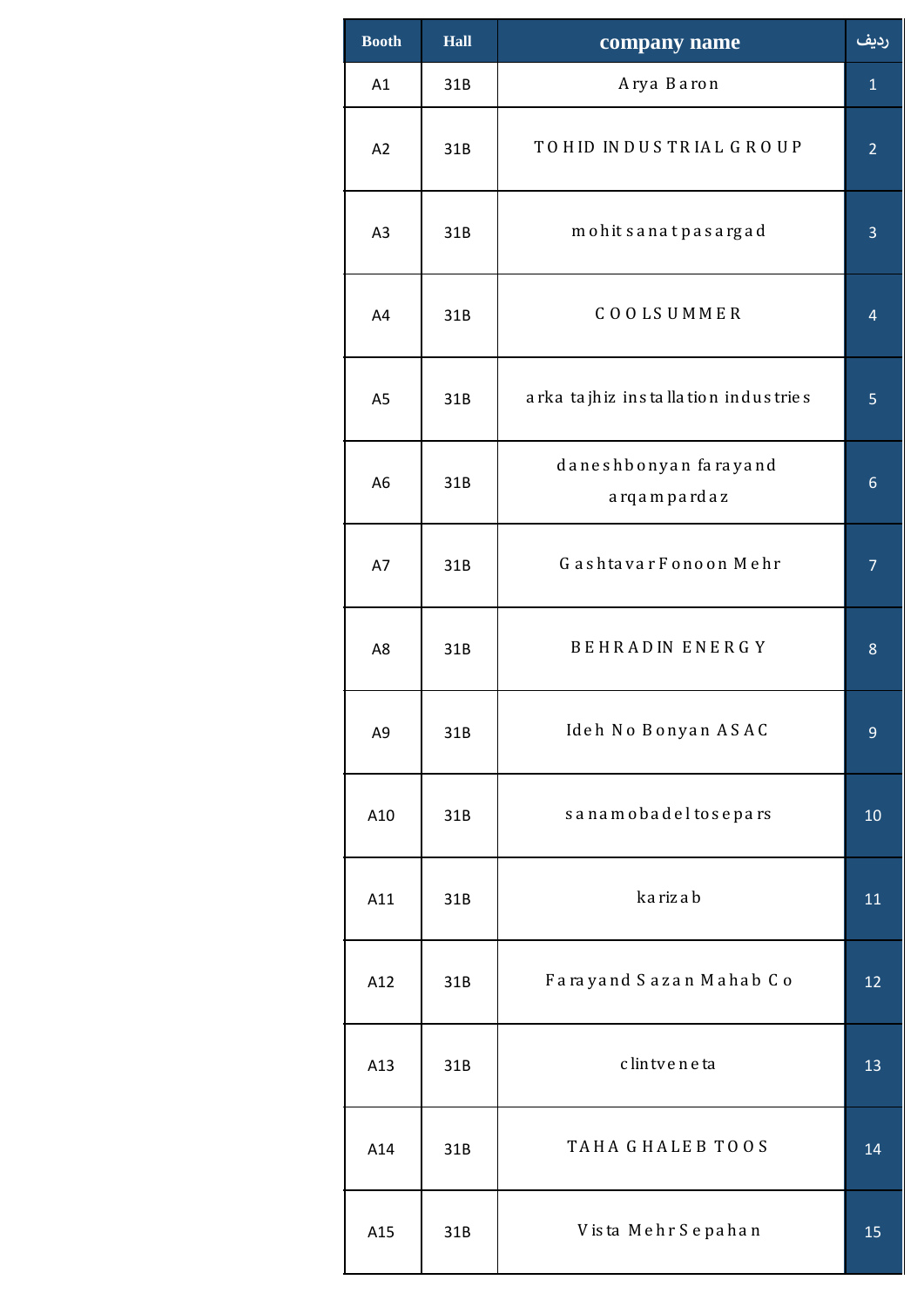| <b>Booth</b><br><b>Hall</b> |     | company name                     | رديف |
|-----------------------------|-----|----------------------------------|------|
| A16                         | 31B | pishgaman tasisat magazine       | 16   |
| B1                          | 31B | sana insulation industrial group | 17   |
| <b>B2</b>                   | 31B | Mitsuei Industrial Group         | 18   |
| B <sub>3</sub>              | 31B | FanIran                          | 19   |
| <b>B4</b>                   | 31B | faraz mahan ayegh paydar         | 20   |
| C1                          | 31B | mahya cell                       | 21   |
| C2                          | 31B | Shahrokhi Industrial Group       | 22   |
| C <sub>3</sub>              | 31B | sanaye padide iranianfan         | 23   |
| C <sub>4</sub>              | 31B | DEKET                            | 24   |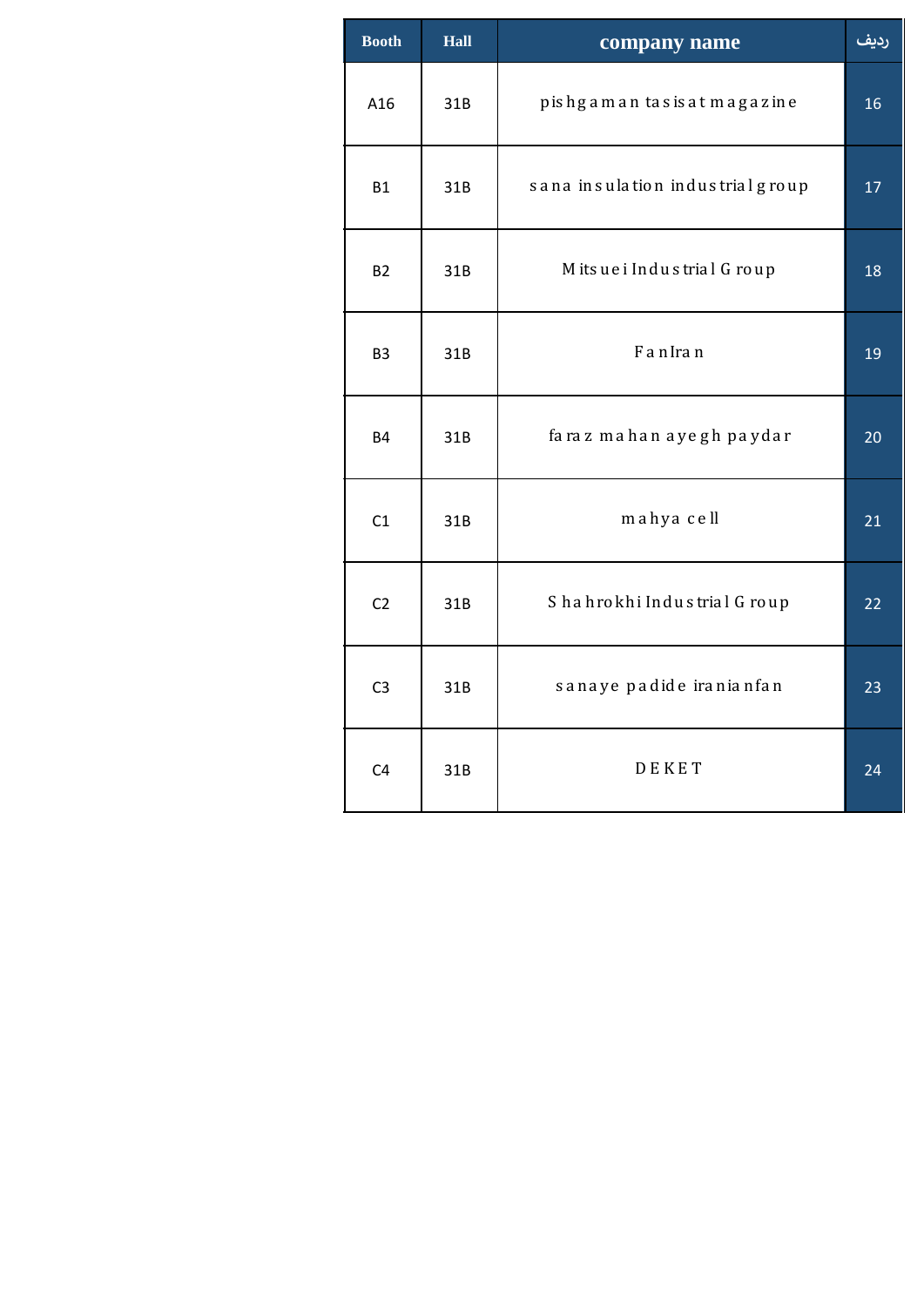| <b>Booth</b>   | <b>Hall</b> | company name                                                                   | رديف           |
|----------------|-------------|--------------------------------------------------------------------------------|----------------|
| A1             | 35          | LAVITA                                                                         | $\mathbf{1}$   |
| A2             | 35          | BERNOULLI                                                                      | $\overline{2}$ |
| A <sub>3</sub> | 35          | no a va ra n ta s is a t puya                                                  | $\overline{3}$ |
| A4             | 35          | TETA Company                                                                   | $\overline{4}$ |
| A <sub>5</sub> | 35          | <b>WESTASANAT</b>                                                              | 5              |
| A <sub>6</sub> | 35          | kia ta hviyeh koohsar                                                          | $6\phantom{1}$ |
| A <sub>6</sub> | 35          | mits ubis hi e le c tric e                                                     | $\overline{7}$ |
| A7             | 35          | nefco                                                                          | 8              |
| A8-A9          | 35          | BadrTech Electric                                                              | $\overline{9}$ |
| A8-A9          | 35          | Midea                                                                          | 10             |
| A8-A9          | 35          | MDV                                                                            | 11             |
| <b>B1</b>      | 35          | Jahan Tahvie Rima                                                              | 12             |
| <b>B1</b>      | 35          | da ikin                                                                        | 13             |
| <b>B1</b>      | 35          | media                                                                          | 14             |
| <b>B2</b>      | 35          | fanavaran hava pasargad                                                        | 15             |
| B <sub>3</sub> | 35          | tabadolsanat                                                                   | 16             |
| <b>B4</b>      | 35          | Pars Glass WOOL(Green Air<br>$\mathsf C$ o n<br>$\mathsf d$ itio n $\mathsf n$ | 17             |
| <b>B4</b>      | 35          | Green Air Condiotion                                                           | 18             |
| <b>B4</b>      | 35          | <b>SISTEMA</b>                                                                 | 19             |
| <b>B5</b>      | 35          | to chale le ctric                                                              | 20             |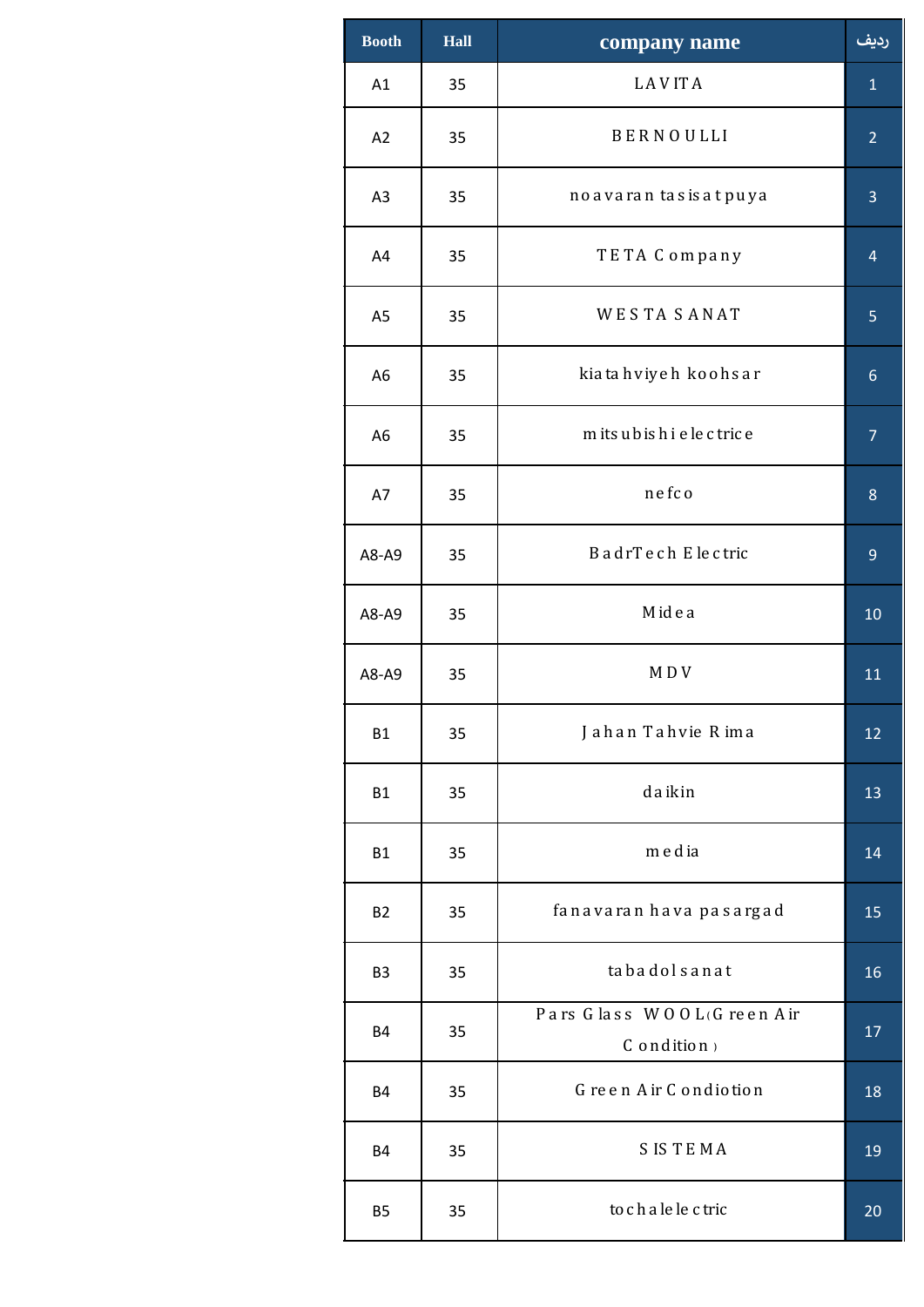| <b>Booth</b>   | Hall | company name             | رديف |
|----------------|------|--------------------------|------|
| <b>B5</b>      | 35   | mits ubis hi e le c tric | 21   |
| <b>B6</b>      | 35   | z a m h a rirkish        | 22   |
| <b>B7</b>      | 35   | Avand Energy Ertebat     | 23   |
| <b>B7</b>      | 35   | C a rrie r               | 24   |
| <b>B7</b>      | 35   | APC                      | 25   |
| <b>B7</b>      | 35   | B e rn o fire            | 26   |
| C1             | 35   | S a rin te hvie h        | 27   |
| C <sub>2</sub> | 35   | A irte m p C orporation  | 28   |
| C <sub>2</sub> | 35   | F e rro li               | 29   |
| C <sub>2</sub> | 35   | H ite m a                | 30   |
| C <sub>3</sub> | 35   | Tahvieh arsam saba       | 31   |
| C <sub>4</sub> | 35   | honaretasisat            | 32   |
|                |      |                          |      |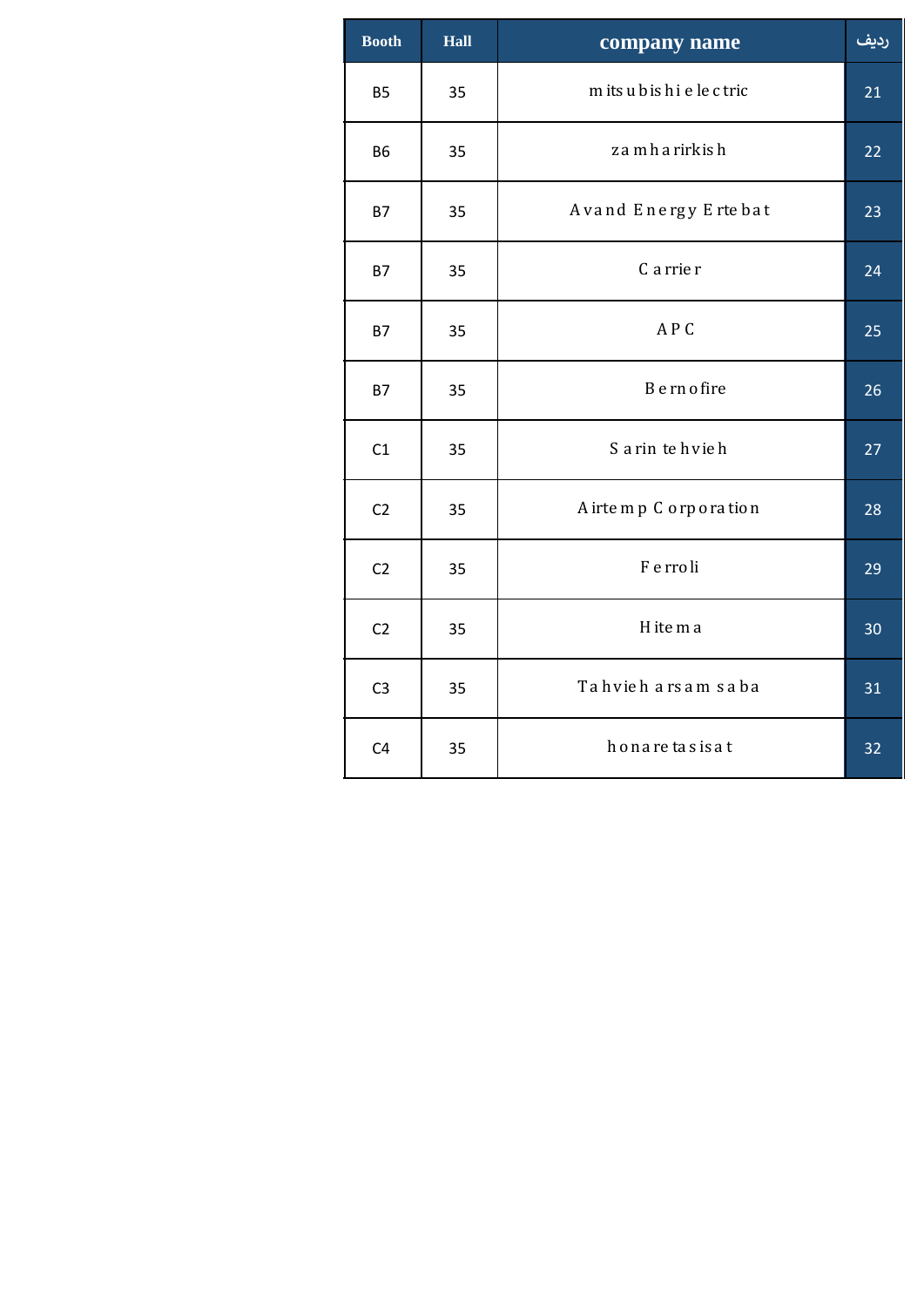| <b>Booth</b>   | Hall | company name                                                    | رديف           |
|----------------|------|-----------------------------------------------------------------|----------------|
| A1             | 38   | Machine Sazi Arak                                               | $\mathbf 1$    |
| A2             | 38   | SABCO TEC                                                       | $\overline{2}$ |
| A2             | 38   | $D$ anfoss                                                      | 3              |
| A2             | 38   | 0 & F                                                           | $\overline{4}$ |
| A2             | 38   | Copeland                                                        | 5              |
| A2             | 38   | SRM TEC                                                         | $\sqrt{6}$     |
| A2             | 38   | Refcomp                                                         | $\overline{7}$ |
| A <sub>3</sub> | 38   | Paydar Tahvieh Bam                                              | $\bf 8$        |
| A4             | 38   | Pars Avin Tahvieh                                               | 9              |
| A4             | 38   | Grundfos                                                        | 10             |
| A4             | 38   | $D$ anfoss                                                      | 11             |
| A <sub>5</sub> | 38   | ADMINISTRATIVE OFFICE                                           | 12             |
| A <sub>6</sub> | 38   | Danesh Bonyan Innovators Optimal<br>Cooperative Company of Yazd | 13             |
| A7             | 38   | azhand sanat ilia (giti pasand)                                 | 14             |
| A8             | 38   | chills to re                                                    | 15             |
| A8             | 38   | D ix ell                                                        | 16             |
| A8             | 38   | 0 nda                                                           | 17             |
| A <sub>9</sub> | 38   | Damavand Pars Air Cond.Co                                       | 18             |
| A10            | 38   | Saravel                                                         | 19             |
| A11            | 38   | electromega                                                     | 20             |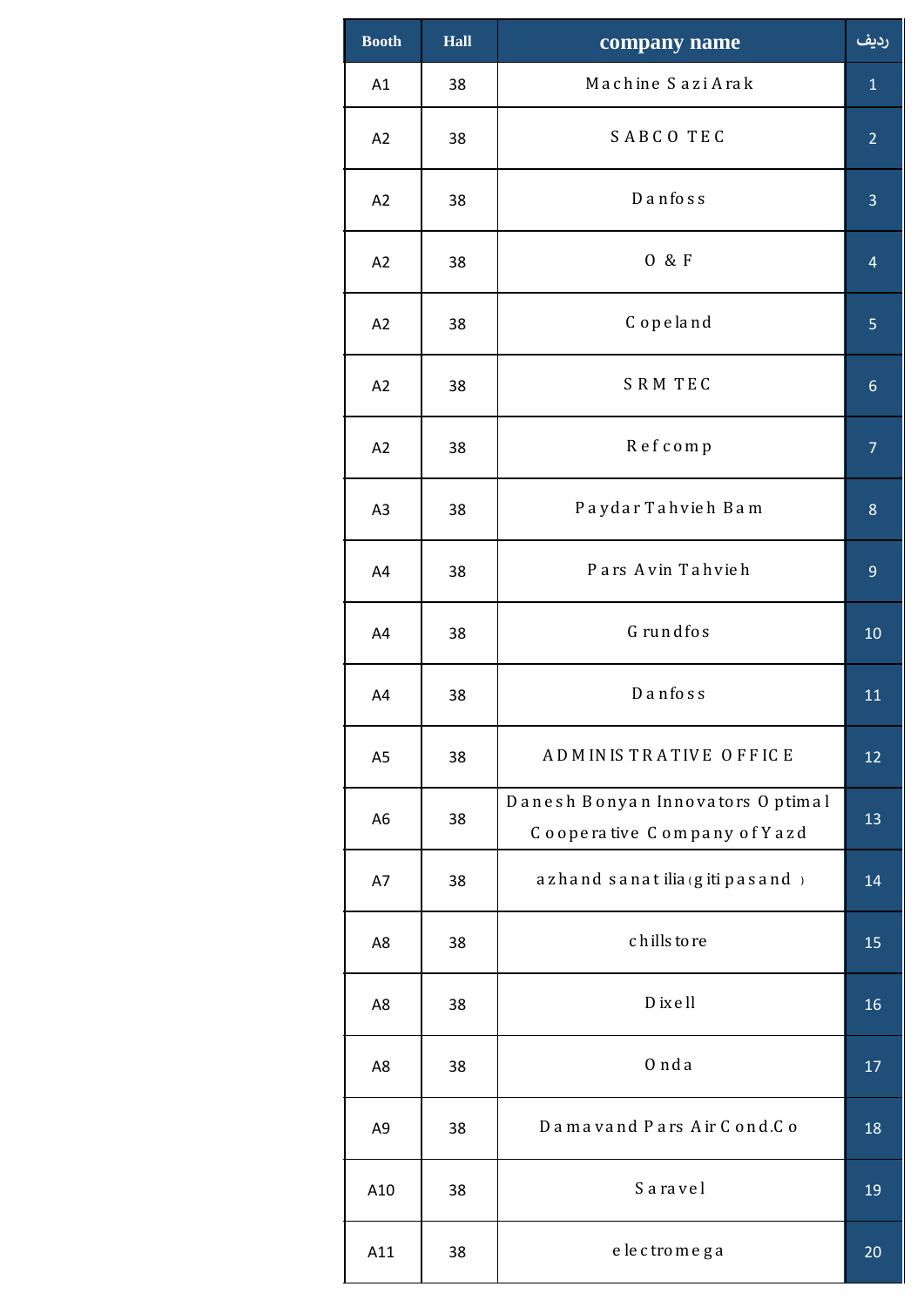| <b>Booth</b>   | <b>Hall</b> | company name                        | رديف            |
|----------------|-------------|-------------------------------------|-----------------|
| A12            | 38          | marsus com                          | 21              |
| A13            | 38          | SABAKCIC                            | 22              |
| A14            | 38          | packman                             | 23              |
| A15            | 38          | Tecla Group                         | 24              |
| A15            | 38          | Sea Land                            | 25              |
| A15            | 38          | Mas Daf                             | 26              |
| A15            | 38          | Ital Tecnica                        | 27              |
| A15            | 38          | Aqua Therm                          | 28              |
| A15            | 38          | R B M                               | 29              |
| A15            | 38          | $D$ anfoss                          | 30              |
| A15            | 38          | Mega Seal                           | 31              |
| <b>B1</b>      | 38          | abtin grundfos danfoss zilmet       | 32              |
| <b>B1</b>      | 38          | Grundfos                            | 33              |
| <b>B1</b>      | 38          | $D$ anfoss                          | 34              |
| <b>B1</b>      | 38          | Zilmet                              | 35              |
| <b>B1</b>      | 38          | S tandart                           | 36              |
| <b>B2</b>      | 38          | industrial refrigeration & hvac nik | $\overline{37}$ |
| B <sub>3</sub> | 38          | Aria Beniz Holding                  | 38              |
| <b>B4</b>      | 38          | ADMINISTRATIVE OFFICE               | 39              |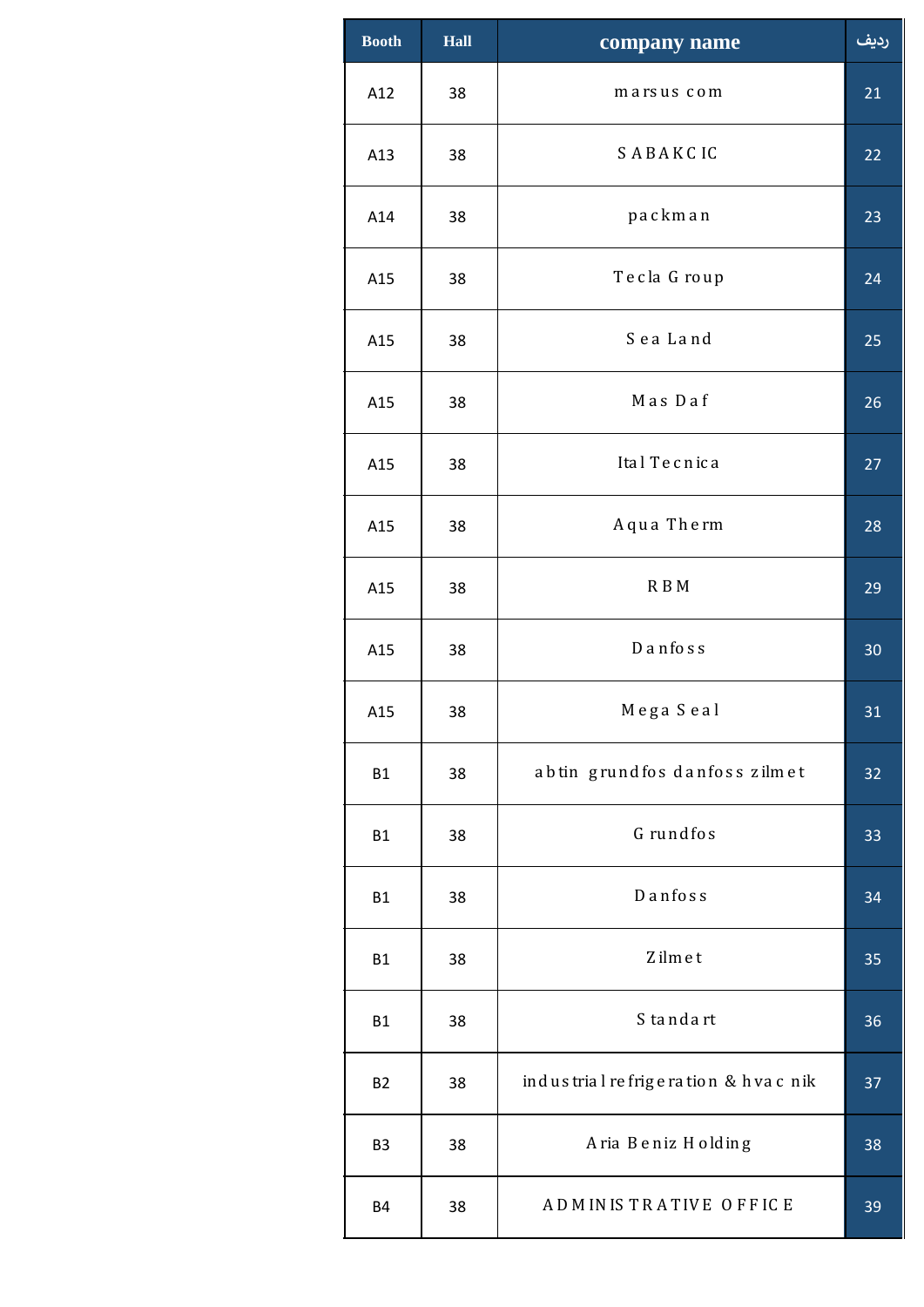| <b>Booth</b>   | <b>Hall</b> | company name                        | رديف |
|----------------|-------------|-------------------------------------|------|
| <b>B5</b>      | 38          | azar nasim-air conditioning company | 40   |
| C1             | 38          | Folad Sanat Sanei                   | 41   |
| C <sub>2</sub> | 38          | a fragostars a tiar                 | 42   |
| C <sub>3</sub> | 38          | ja ha nra h ka ra npa rs            | 43   |
| C <sub>4</sub> | 38          | shahrokhi te chnical institute      | 44   |
| C <sub>5</sub> | 38          | Mehrasl                             | 45   |
| D <sub>1</sub> | 38          | packman                             | 46   |
| D <sub>2</sub> | 38          | Tahvieh Tehran                      | 47   |
| D <sub>3</sub> | 38          | jahan tahvieh etemad                | 48   |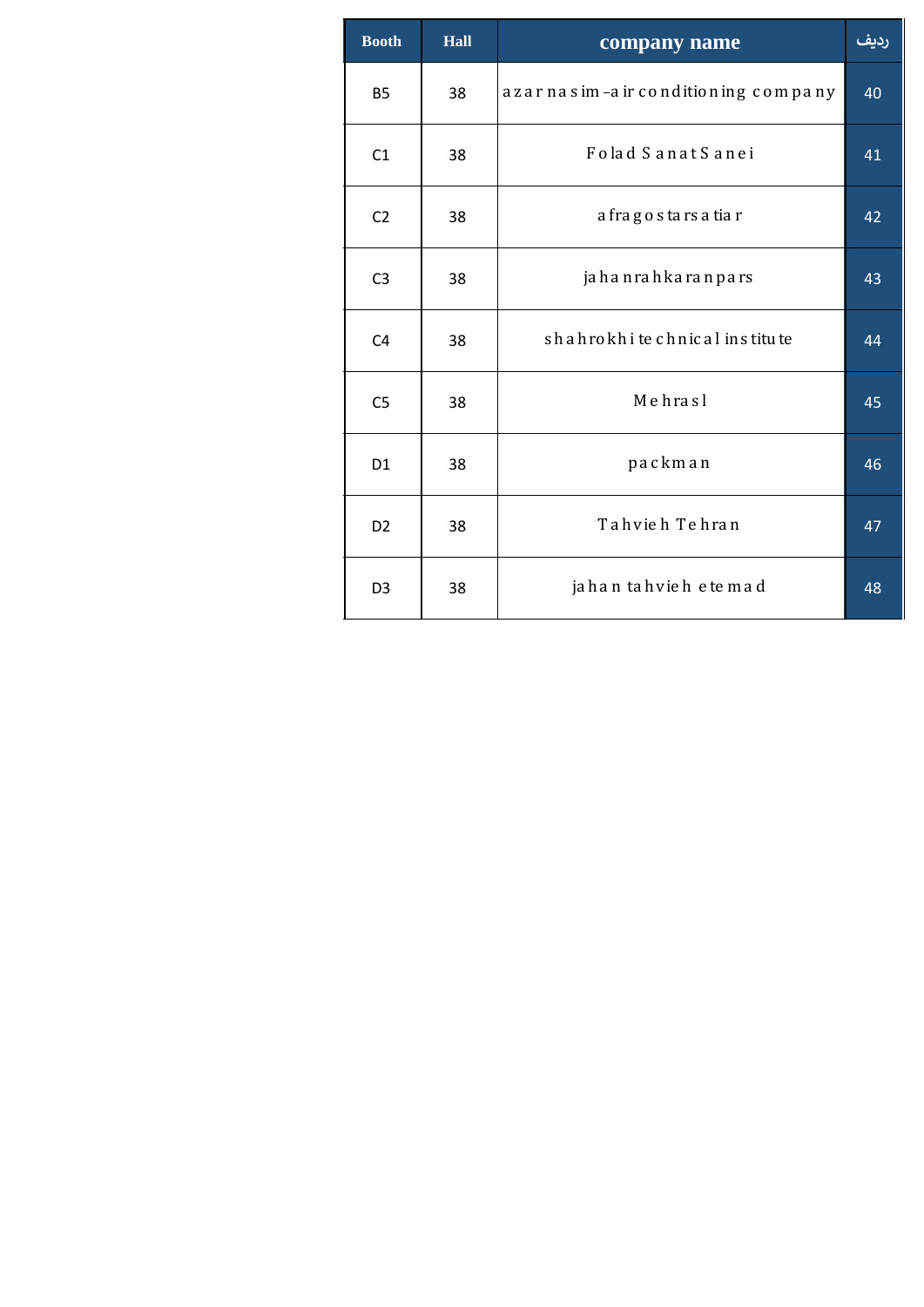| <b>Booth</b>   | Hall | company name                                                  | رديف           |
|----------------|------|---------------------------------------------------------------|----------------|
| A1             | 38A  | GESCOOL                                                       | $\mathbf{1}$   |
| A2             | 38A  | paydar tahvieh caspian                                        | $\overline{2}$ |
| A <sub>3</sub> | 38A  | RayanElectro Pump Ind.co                                      | 3              |
| A4             | 38A  | Tamirkaran                                                    | 4              |
| A <sub>5</sub> | 38A  | SORBON RAHAVARD Engineering -<br>Technical Company (ZEEM WAT) | 5              |
| A <sub>6</sub> | 38A  | ronaghi hndustrial group                                      | 6              |
| A7             | 38A  | haya+                                                         | $\overline{7}$ |
| A8             | 38A  | paya gostaresh khorshid taban                                 | 8              |
| A9             | 38A  | No Andish Aab Caspian                                         | 9              |
| <b>B1</b>      | 38A  | azhand sanat ilia (giti pasand)                               | 10             |
| <b>B2</b>      | 38A  | a fragostars a tiar                                           | 11             |
| C1             | 38A  | manelli                                                       | 12             |
| C <sub>2</sub> | 38A  | Youtab Tahvieh Arya                                           | 13             |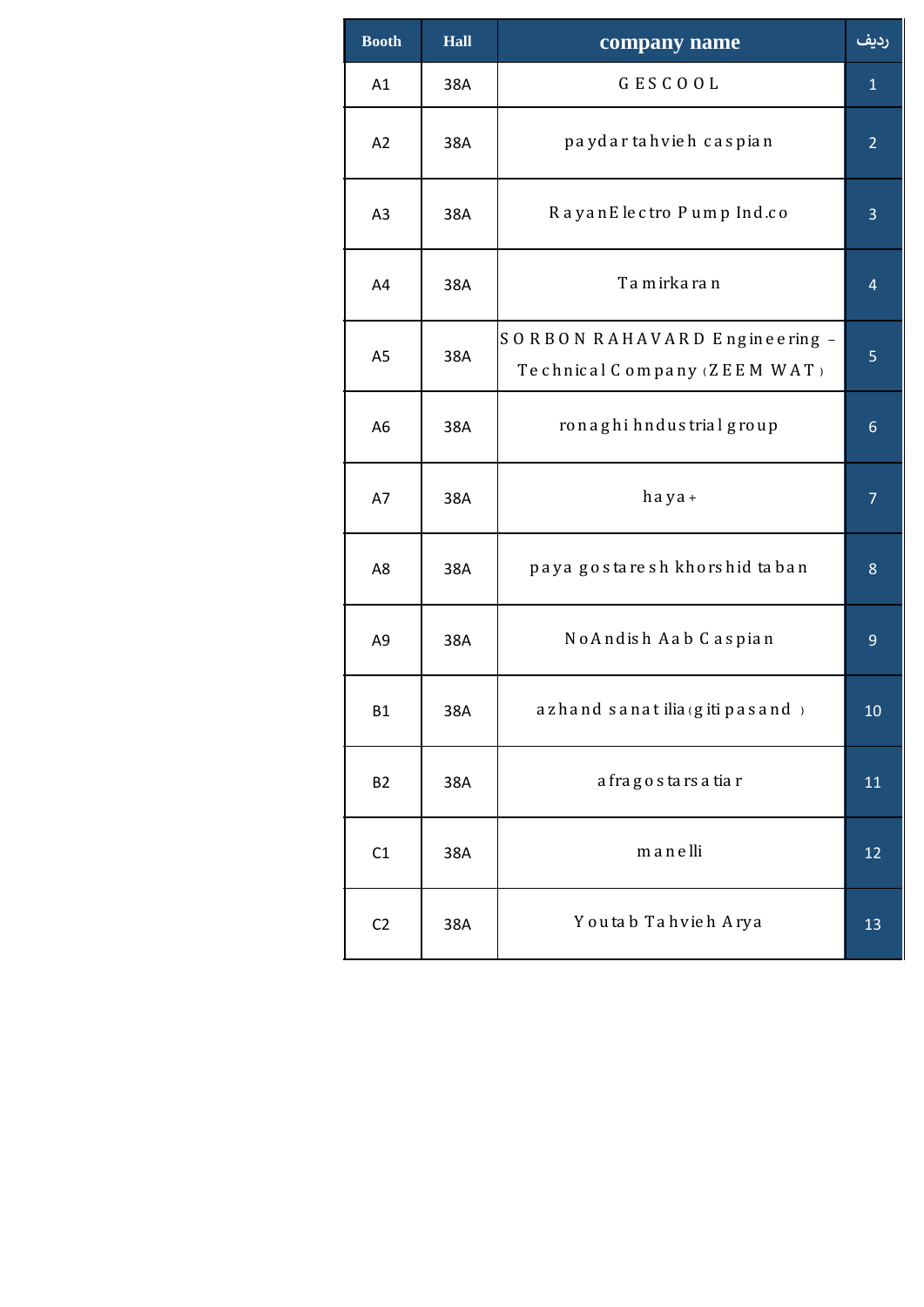| <b>Booth</b>   | <b>Hall</b> | company name                   | رديف           |
|----------------|-------------|--------------------------------|----------------|
| A1             | 38B         | Caspian Industry Rotation      | $\mathbf{1}$   |
| A2             | 38B         | Damandeh                       | $\overline{2}$ |
| A <sub>3</sub> | 38B         | Sanaye Tahvie Pars Saeed Co    | 3              |
| A4             | 38B         | Caspian Foolad & Mes Alborz    | $\overline{4}$ |
| A <sub>5</sub> | 38B         | ecocooler                      | 5              |
| A <sub>6</sub> | 38B         | Asa Mobadel Caspian            | 6              |
| A7-A8          | 38B         | Bostanchi Industrial Group     | $\overline{7}$ |
| A9             | 38B         | Electro Samane Alvand (ELSA)   | 8              |
| A10            | 38B         | HVAC Manufacturers Association | 9              |
| <b>B1</b>      | 38B         | Damavand Air Cond. Co          | 10             |
| <b>B2</b>      | 38B         | Sepand tahvieh                 | 11             |
| B <sub>3</sub> | 38B         | TO OFANSAZ                     | 12             |
| <b>B4</b>      | 38B         | Nima Tahvieh Ara               | 13             |
| C1             | 38B         | ARVAND                         | 14             |
| C <sub>2</sub> | 38B         | ARVAND                         | 15             |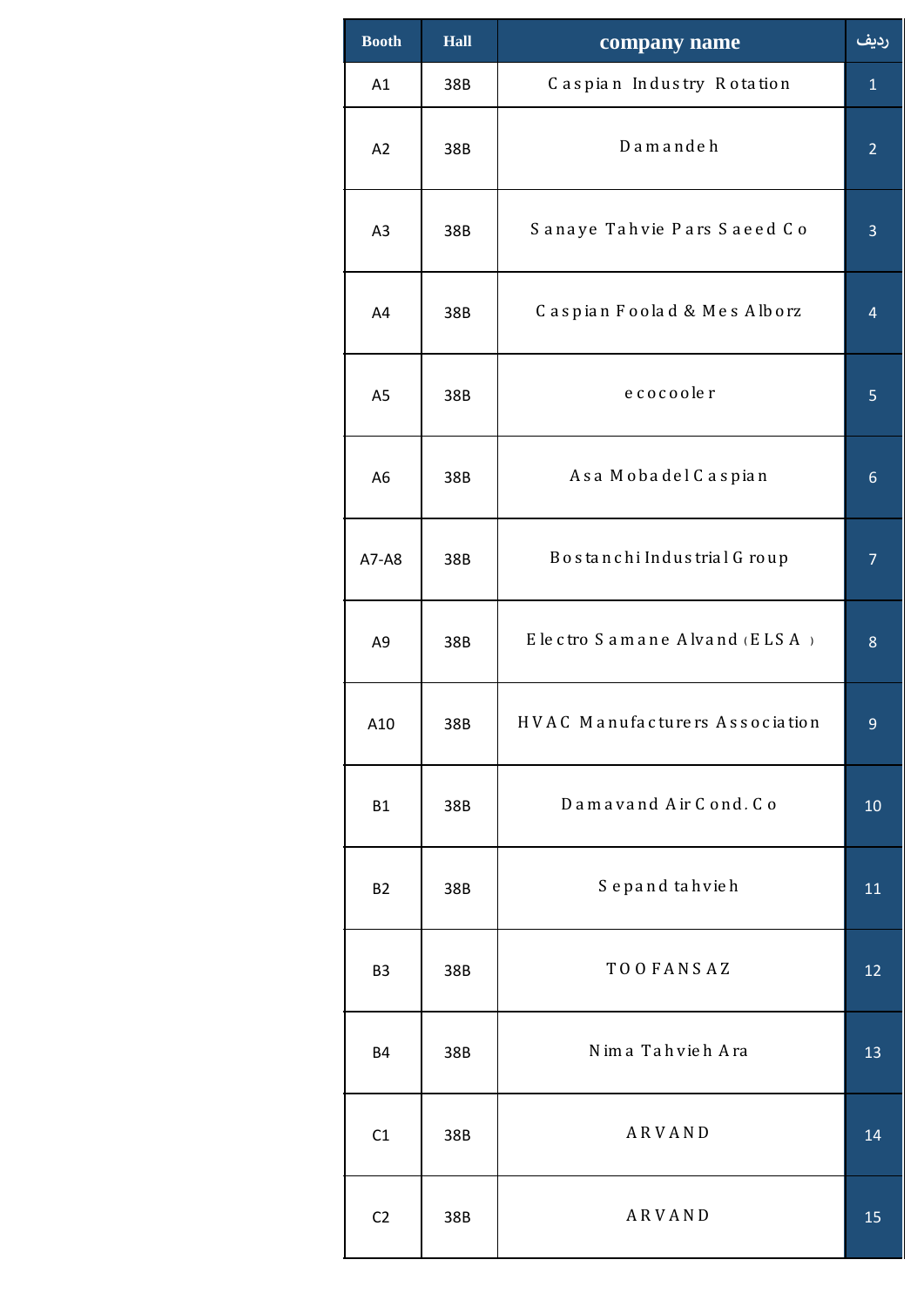| <b>Booth</b>   | <b>Hall</b> | company name               | ردیف |
|----------------|-------------|----------------------------|------|
| D <sub>1</sub> | 38B         | coil sazan aria            | 16   |
| D <sub>2</sub> | 38B         | HAVASAZ                    | 17   |
| E1             | 38B         | TAHVIEH Co                 | 18   |
| E <sub>2</sub> | 38B         | ALBORZ AZAR                | 19   |
| E <sub>3</sub> | 38B         | sanaye sarmaafarin iran co | 20   |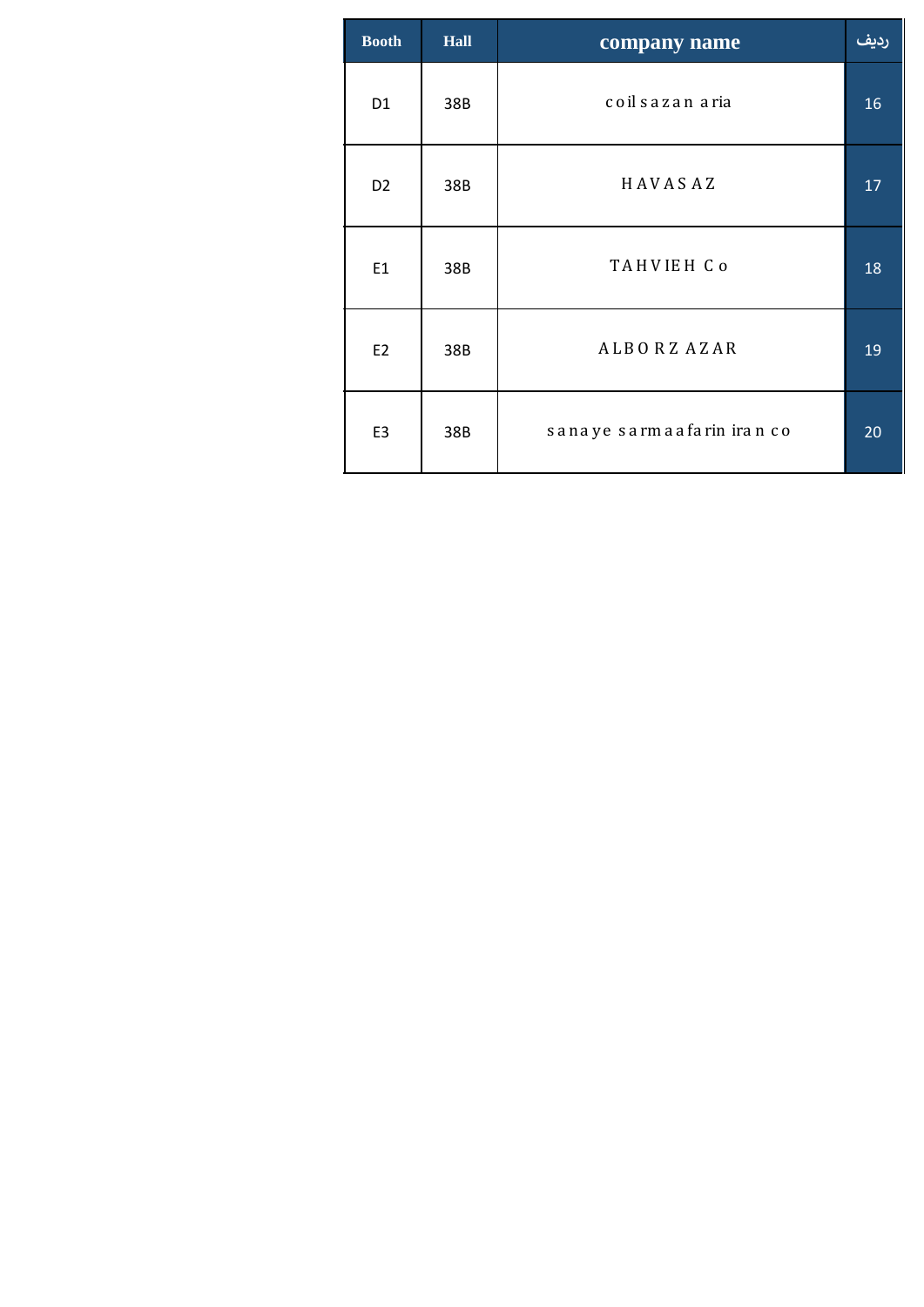| <b>Booth</b>   | <b>Hall</b> | company name                              | رديف           |
|----------------|-------------|-------------------------------------------|----------------|
| A1             | 41-41B      | Nano Arisa                                | $\mathbf{1}$   |
| A2             | 41-41B      | Karen brass equipment                     | $\overline{2}$ |
| A <sub>3</sub> | 41-41B      | Saphyad Industrial Co.                    | 3              |
| A4             | 41-41B      | a de rta va nna mi                        | $\overline{4}$ |
| A <sub>5</sub> | 41-41B      | POUYA TECHNIC                             | 5              |
| A <sub>6</sub> | 41-41B      | Pars System Energy                        | 6              |
| A7             | 41-41B      | ALBORZBMS.CO                              | $\overline{7}$ |
| A8             | 41-41B      | Pajoheshgaran Sanaat E lectronic<br>Ajand | 8              |
| A <sub>9</sub> | 41-41B      | padide atlas sarma                        | 9              |
| A10            | 41-41B      | TAHVIEH ALBORZ-META                       | 10             |
| <b>B1</b>      | 41-41B      | sanaye tahvie tabkhir sanaat kardan       | 11             |
| <b>B2</b>      | 41-41B      | sarayelnasim                              | 12             |
| B <sub>3</sub> | 41-41B      | Arta Nasim Tahvieh                        | 13             |
| C1             | 41-41B      | khaneh ayegh sepehr iranian               | 14             |
| C <sub>2</sub> | 41-41B      | Joyerwater                                | 15             |
| C2/1           | 41-41B      | ZGT                                       | 16             |
| C <sub>3</sub> | 41-41B      | Aria Atsez                                | 17             |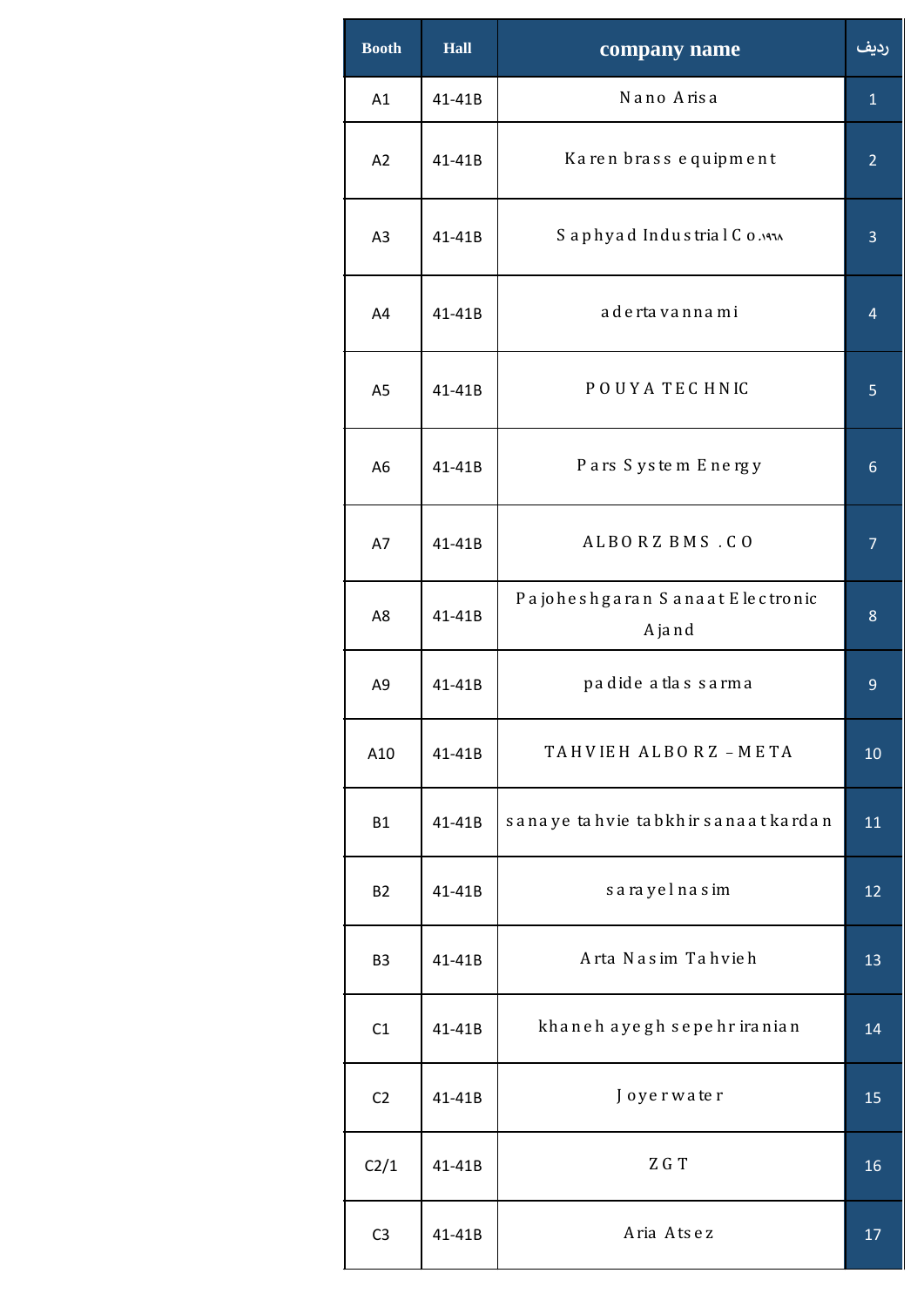| <b>Booth</b>   | <b>Hall</b> | company name                                        | رديف |
|----------------|-------------|-----------------------------------------------------|------|
| C <sub>4</sub> | 41-41B      | A frasanatavijeh shargh                             | 18   |
| C <sub>5</sub> | 41-41B      | PARNIAN MAHARAT ATLAS                               | 19   |
| C <sub>6</sub> | 41-41B      | After sales service management<br>a pplic a tion    | 20   |
| C <sub>8</sub> | 41-41B      | Avijeh Palayesh                                     | 21   |
| C <sub>9</sub> | 41-41B      | arad sanat                                          | 22   |
| C10            | 41-41B      | ta jh iz ta h vie h ra a d                          | 23   |
| C10/1          | 41-41B      | jo das azi e rte as hat alborz                      | 24   |
| C11            | 41-41B      | Chegal Niru-e-Jazebeh New Energy<br>Engineering Co. | 25   |
| C12            | 41-41B      | Goal Electric Part                                  | 26   |
| C13            | 41-41B      | kta                                                 | 27   |
| C14            | 41-41B      | HOOYAR Company                                      | 28   |
| D <sub>1</sub> | 41-41B      | FARA SANAT TAHVIEH                                  | 29   |
| D1/1           | 41-41B      | Nozhan energy electric heater                       | 30   |
| D1/2           | 41-41B      | The Iranian Society of Mechanical<br>Engineers      | 31   |
| D1/3           | 41-41B      | Zero Point                                          | 32   |
| D1/4           | 41-41B      | fo a m in o                                         | 33   |
| D <sub>2</sub> | 41-41B      | Insulation Pars                                     | 34   |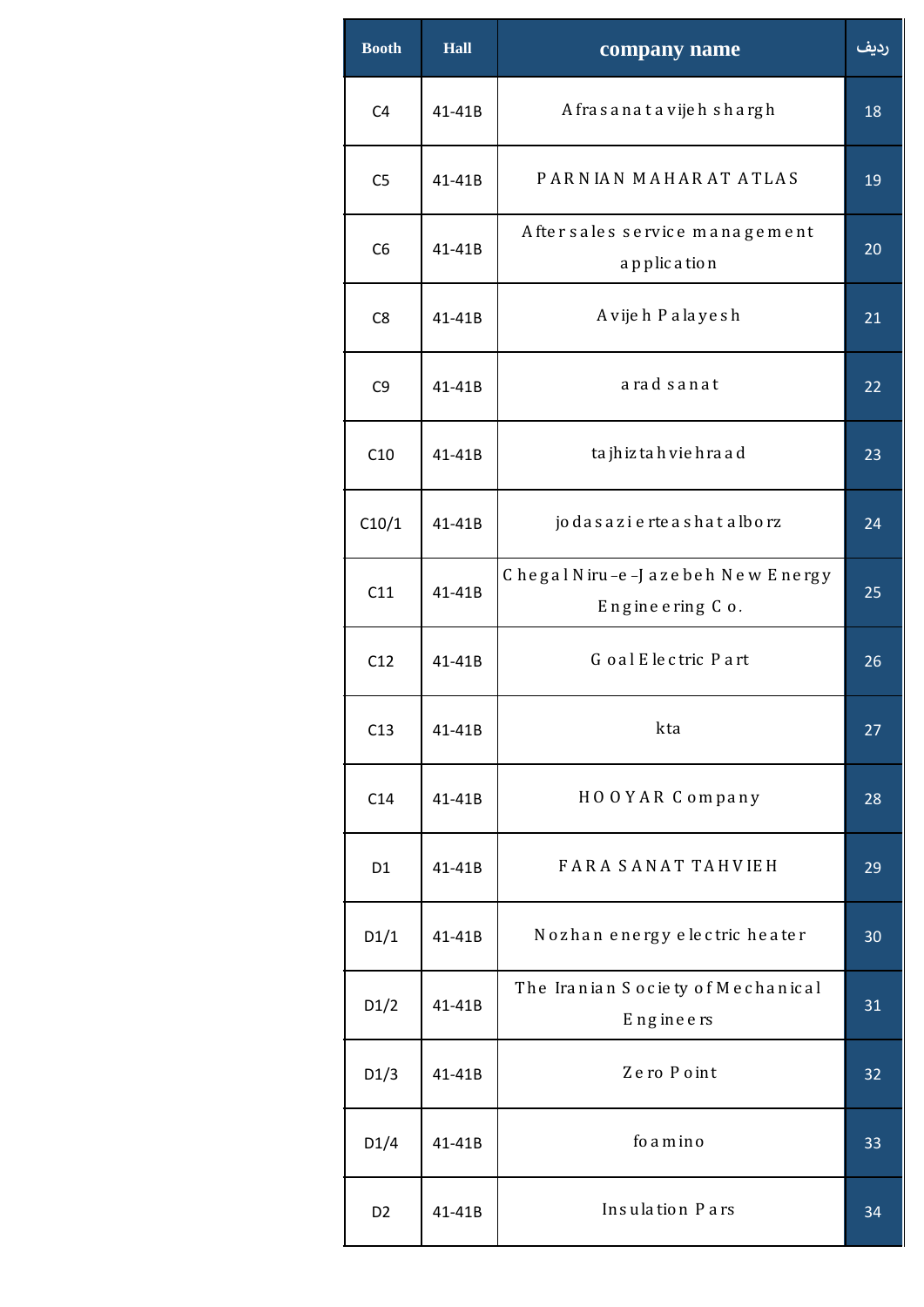| <b>Booth</b>   | <b>Hall</b> | company name                     | رديف |
|----------------|-------------|----------------------------------|------|
| D <sub>3</sub> | 41-41B      | TAHVIEH TABRID MAHAN SARMA       | 35   |
| D <sub>4</sub> | 41-41B      | <b>BEHROSHD COMPANY</b>          | 36   |
| D <sub>5</sub> | 41-41B      | arsh navard arian                | 37   |
| D6-D7          | 41-41B      | Abravan pumps manufacturing      | 38   |
| D <sub>8</sub> | 41-41B      | Hemmat Technology Development    | 39   |
| E1             | 41-41B      | Iranian babak copper company     | 40   |
| E2             | 41-41B      | Mokarrar Engine e ring Materials | 41   |
| E3             | 41-41B      | burudatbehsaz barsavacompany     | 42   |
| E4             | 41-41B      | Exir Novin Afra Sabz             | 43   |
| E <sub>5</sub> | 41-41B      | poushesh gostar qeshm            | 44   |
| E6             | 41-41B      | Viuna HVAC                       | 45   |
| E7             | 41-41B      | .Barghavaran Eng. Co             | 46   |
| E8             | 41-41B      | Behsaz                           | 47   |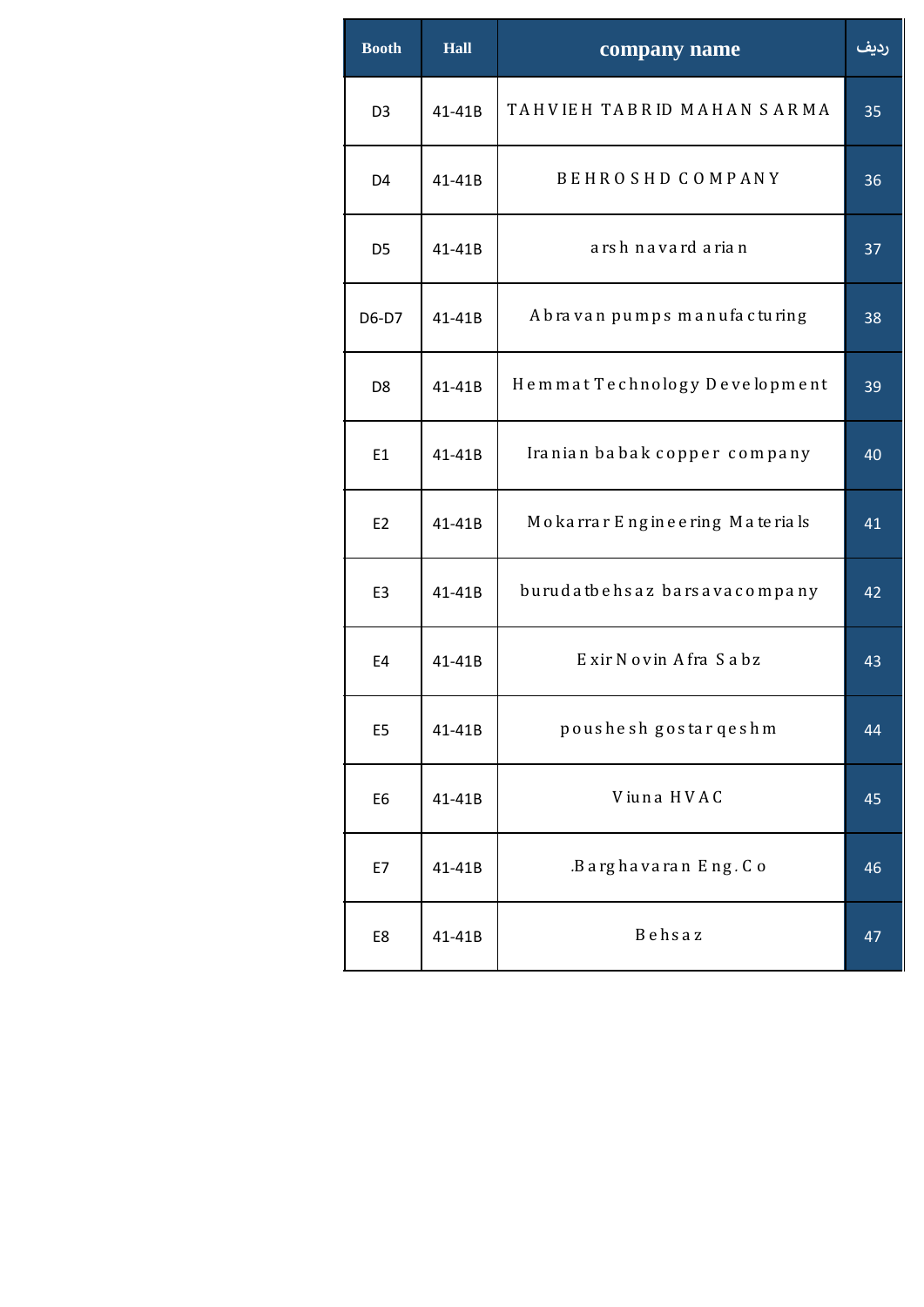| $H$ all            | company name                                     | <u>رديف</u>    |
|--------------------|--------------------------------------------------|----------------|
| <b>OPEN AREA 6</b> | SUPERPEX                                         | $\mathbf{1}$   |
| <b>OPEN AREA 7</b> | A ta m a                                         | $\overline{2}$ |
| <b>OPEN AREA 7</b> | <b>BOKHAR GOSTAR TABARESTAN (</b><br>METAL DIG ) | 3              |
| OPEN AREA 8-9      | Ab band industrial group                         | 4              |
| OPEN AREA 8-9      | S a ripuya                                       | 5              |
| OPEN AREA 31       | farantabesh                                      | 6              |
| OPEN AREA 31       | bronzkar                                         | $\overline{7}$ |
| OPEN AREA 31       | shayanir sanat artan                             | 8              |
| OPEN AREA 31       | QAEM COPPER INDUSTRIES                           | 9              |
| OPEN AREA 31       | Radiran Mfg.Co.                                  | 10             |
| OPEN AREA 31       | matbooe omran                                    | 11             |
| OPEN AREA 31       | <b>AZAR TAHVIEH</b>                              | 12             |
| OPEN AREA 31       | fan avaran niro ogahi ista sanaat sabz           | 13             |
| OPEN AREA 31       | FanIran                                          | 14             |
| OPEN AREA 31       | AbgoonTahvieh                                    | 15             |
| OPEN AREA 31       | TSUN MACHINERY GROUP                             | 16             |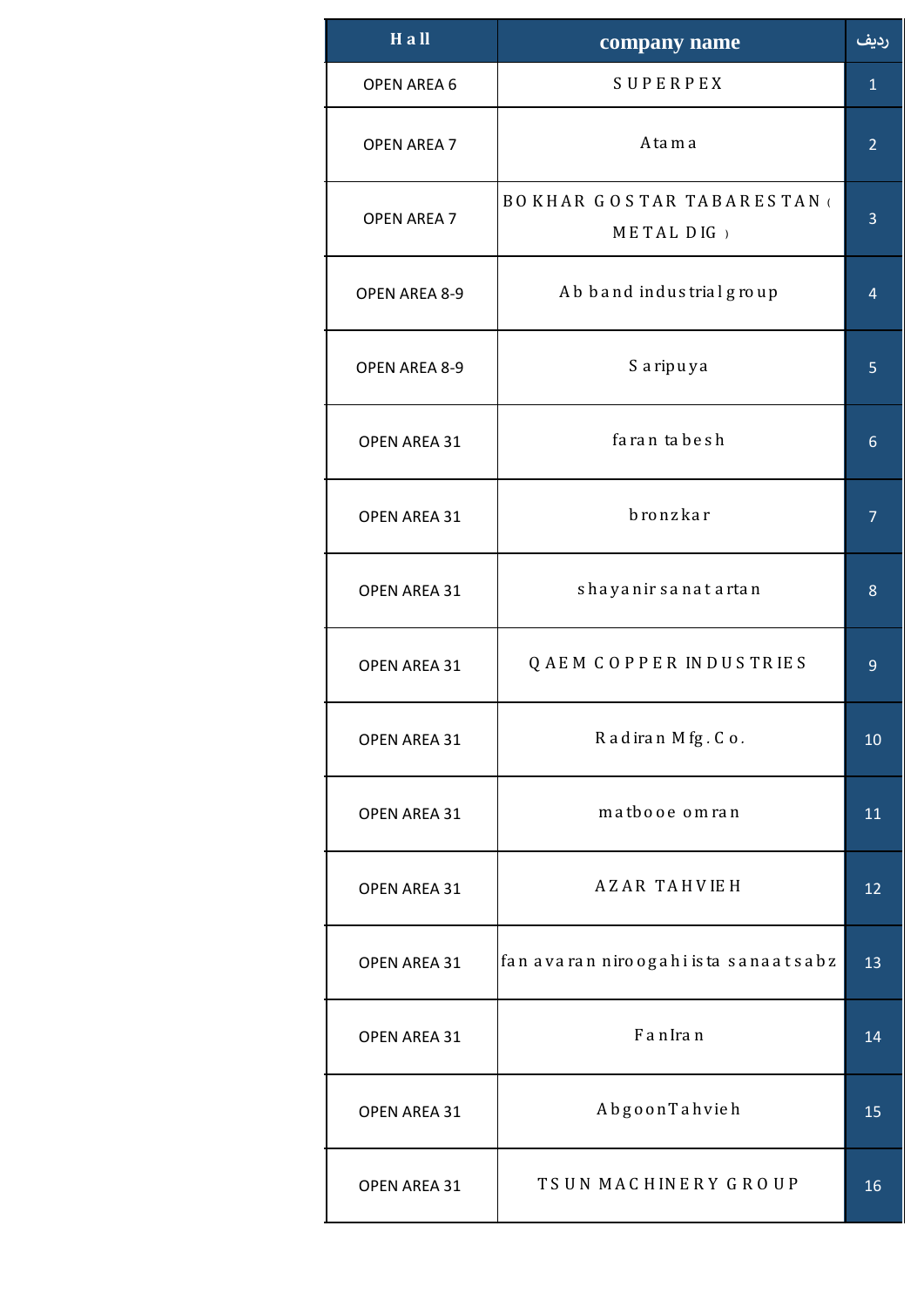| $H$ all             | company name                                      | رديف |
|---------------------|---------------------------------------------------|------|
| OPEN AREA 31        | pars sanattahvieh                                 | 17   |
| OPEN AREA 31        | pars sanattahvieh                                 | 18   |
| <b>OPEN AREA 31</b> | <b>KIANFAN</b>                                    | 19   |
| OPEN AREA 31        | Kashaneh Academy                                  | 20   |
| <b>OPEN AREA 31</b> | Parsin Gostar Jonoub                              | 21   |
| OPEN AREA 31        | garma sarma saze sharq                            | 22   |
| <b>OPEN AREA 35</b> | Mobtakeran Goldiran Consultancy<br>and Engineerin | 23   |
| <b>OPEN AREA 35</b> | L <sub>G</sub>                                    | 24   |
| <b>OPEN AREA 35</b> | <b>RHOSS</b>                                      | 25   |
| <b>OPEN AREA 35</b> | midea                                             | 26   |
| <b>OPEN AREA 35</b> | sarmasazan spadana                                | 27   |
| <b>OPEN AREA 37</b> | A tlas tank whale                                 | 28   |
| <b>OPEN AREA 37</b> | Pakabfaraze gheshm                                | 29   |
| OPEN AREA 37        | Vahid Industries Mfg. Group                       | 30   |
| OPEN AREA 38        | <b>Bokharsazeh</b>                                | 31   |
| OPEN AREA 38        | TASIS ATGOSTARAN                                  | 32   |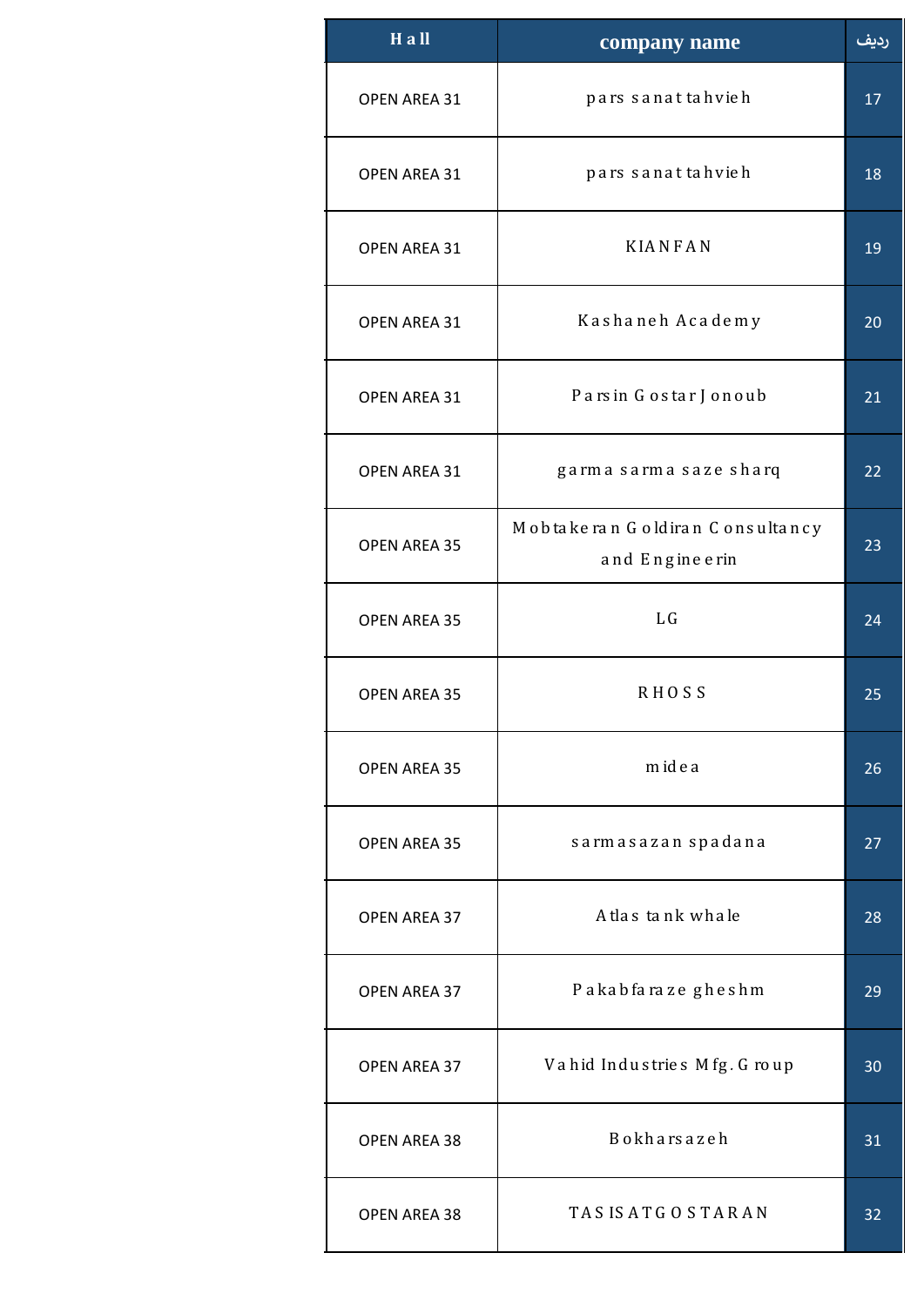| $H$ all              | company name                                 | رديف |
|----------------------|----------------------------------------------|------|
| <b>OPEN AREA 38</b>  | chalenger                                    | 33   |
| <b>OPEN AREA 38</b>  | ARMAN TAHVIEH ALVAND                         | 34   |
| <b>OPEN AREA 38</b>  | rasam sarma                                  | 35   |
| <b>OPEN AREA 38</b>  | packman                                      | 36   |
| <b>OPEN AREA 38</b>  | Azardamagostar                               | 37   |
| <b>OPEN AREA 38</b>  | Armani Structures                            | 38   |
| <b>OPEN AREA 38</b>  | FIDAR TAHVIEH IRANIAN                        | 39   |
| <b>OPEN AREA 38</b>  | behin ab avang zarin                         | 40   |
| <b>OPEN AREA 38</b>  | Turbo Compressor SHAROO<br>Engineering Group | 41   |
| <b>OPEN AREA 38</b>  | Rasellshahrokhi                              | 42   |
| <b>OPEN AREA 38</b>  | ronaghi hndus trial group                    | 43   |
| <b>OPEN AREA 38A</b> | Padideh Tahviyeh AzarEng Com                 | 44   |
| <b>OPEN AREA 38A</b> | Goal Electric Part                           | 45   |
| <b>OPEN AREA 38A</b> | serkan hvac                                  | 46   |
| <b>OPEN AREA 38B</b> | Parstahvieh mehr iranian                     | 47   |
| <b>OPEN AREA 38B</b> | PuLad                                        | 48   |